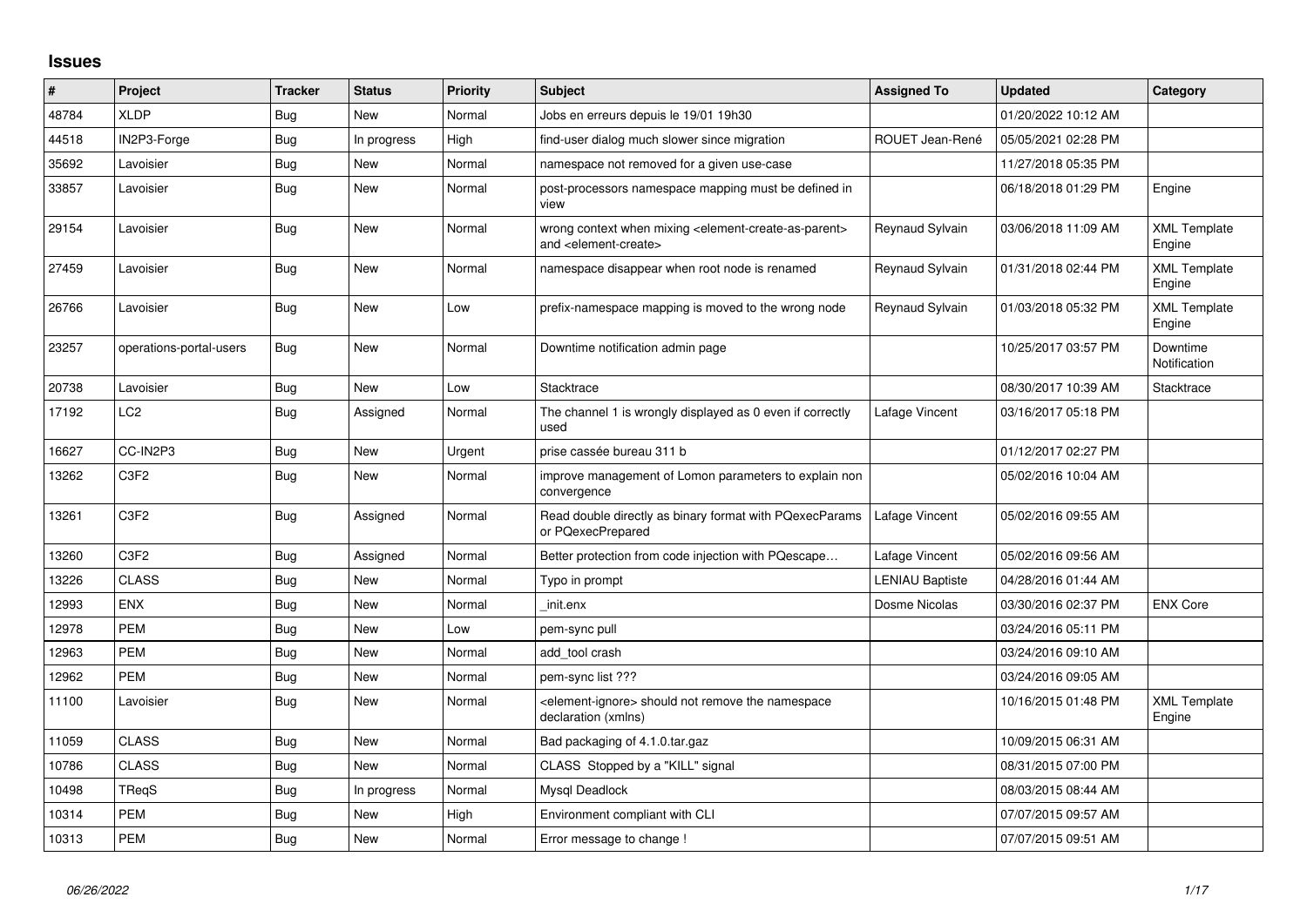| #     | Project                 | <b>Tracker</b> | <b>Status</b> | <b>Priority</b> | <b>Subject</b>                                                                          | <b>Assigned To</b>                 | <b>Updated</b>      | Category        |
|-------|-------------------------|----------------|---------------|-----------------|-----------------------------------------------------------------------------------------|------------------------------------|---------------------|-----------------|
| 10311 | TReqS                   | <b>Bug</b>     | Suspended     | Normal          | Dispatcher create a new queue once the 1st one is<br>activated                          | <b>Chambon Bernard</b>             | 07/09/2015 03:25 PM |                 |
| 10274 | <b>PEM</b>              | <b>Bug</b>     | <b>New</b>    | Normal          | SYSTEM.ASSERTIONS.ASSERT_FAILURE                                                        |                                    | 07/01/2015 11:12 AM |                 |
| 9916  | <b>CLASS</b>            | <b>Bug</b>     | Feedback      | Urgent          | CLASS compilation fails with gcc5 (5.1.0)                                               |                                    | 06/30/2015 11:55 PM |                 |
| 9883  | <b>CLASS</b>            | <b>Bug</b>     | <b>New</b>    | High            | Copy past from user manual                                                              |                                    | 05/18/2015 10:26 PM |                 |
| 9784  | <b>CLASS</b>            | <b>Bug</b>     | In progress   | Normal          | Wrong diagnosis                                                                         | <b>MOUGINOT Baptiste</b>           | 05/05/2015 02:21 PM |                 |
| 9736  | TReqS                   | <b>Bug</b>     | Suspended     | Low             | hpss_SetLoginCred + hpss_PurgeLoginCred                                                 |                                    | 09/21/2015 03:30 PM | <b>HPSS API</b> |
| 9695  | TReqS                   | <b>Bug</b>     | In progress   | Normal          | Facing ConcurrentModificationException ?                                                | Chambon Bernard                    | 04/14/2015 04:12 PM |                 |
| 9623  | Lavoisier               | Bug            | New           | Normal          | SynchronousCacheConnector stays in building state until<br>the calling view is finished |                                    | 04/01/2015 06:21 PM | Adaptors        |
| 9558  | TReqS                   | Bug            | <b>New</b>    | Normal          | hpss_cache                                                                              | <b>Brinette</b><br>Pierre-Emmanuel | 04/14/2015 04:15 PM |                 |
| 9317  | TReqS                   | Bug            | In progress   | Normal          | Check scalability                                                                       | Chambon Bernard                    | 07/09/2015 03:31 PM |                 |
| 9316  | TReqS                   | <b>Bug</b>     | In progress   | Normal          | Check stability                                                                         | Chambon Bernard                    | 07/09/2015 03:31 PM |                 |
| 8995  | SphereLib               | <b>Bug</b>     | New           | High            | python2.7-config                                                                        |                                    | 01/28/2015 04:21 PM |                 |
| 8669  | <b>DCOD</b>             | Bug            | New           | Normal          | error during compilation                                                                |                                    | 12/05/2014 06:19 PM |                 |
| 8380  | Lavoisier               | <b>Bug</b>     | New           | Normal          | remove attribute @evaluated from generated adaptors<br>documentation                    |                                    | 10/28/2014 04:51 PM | Doc             |
| 8379  | Lavoisier               | Bug            | <b>New</b>    | Normal          | NullPointerException at startup                                                         |                                    | 10/28/2014 04:49 PM |                 |
| 8217  | Lavoisier               | <b>Bug</b>     | <b>New</b>    | Normal          | Logo demo view seems broken                                                             |                                    | 10/13/2014 02:06 PM |                 |
| 8055  | Lavoisier               | <b>Bug</b>     | New           | Normal          | view "debug" fails when Lavoisier is installed in a directory<br>with special character |                                    | 09/19/2014 05:02 PM |                 |
| 7736  | <b>Topology Manager</b> | Bug            | <b>New</b>    | High            | Generate electronic config files without GTS                                            | Legay Eric                         | 09/22/2014 05:12 PM | GUI             |
| 7706  | <b>AGATA</b>            | Bug            | New           | Normal          | update IRC services                                                                     | Legay Eric                         | 07/10/2014 12:35 PM |                 |
| 7655  | <b>AGATA DAQ</b>        | <b>Bug</b>     | <b>New</b>    | Normal          | E-log                                                                                   |                                    | 07/08/2014 09:46 AM |                 |
| 7644  | <b>Topology Manager</b> | Bug            | Suspended     | Urgent          | Compilation problem im main branch feature-gui                                          | Legay Eric                         | 07/04/2014 02:27 PM | Core TM         |
| 7587  | <b>Topology Manager</b> | <b>Bug</b>     | New           | High            | Replace an item                                                                         |                                    | 06/30/2014 05:42 PM |                 |
| 7566  | Lavoisier               | Bug            | New           | Low             | fields of view "form" are disabled when they have default<br>value                      |                                    | 06/27/2014 04:53 PM | Console         |
| 7490  | <b>Topology Manager</b> | Bug            | New           | Normal          | Needed libp42.so.1                                                                      |                                    | 06/19/2014 11:15 PM | Core TM         |
| 7465  | Lavoisier               | <b>Bug</b>     | New           | Normal          | fix all the relative URL used by the web console                                        |                                    | 06/17/2014 04:57 PM | Console         |
| 7073  | <b>Topology Manager</b> | <b>Bug</b>     | New           | Normal          | Off on GTS tree                                                                         |                                    | 05/07/2014 04:55 PM | Core TM         |
| 7046  | Topology Manager        | <b>Bug</b>     | New           | Normal          | password hardcoded                                                                      | Legay Eric                         | 05/06/2014 09:54 AM | Core TM         |
| 7040  | <b>Topology Manager</b> | <b>Bug</b>     | New           | Normal          | Fixing configure                                                                        |                                    | 04/30/2014 03:46 PM | Core TM         |
| 6062  | CLASS                   | Bug            | New           | Normal          | FabricationPLant Parallelisation (in CLASS.cxx)                                         |                                    | 02/10/2014 11:59 AM |                 |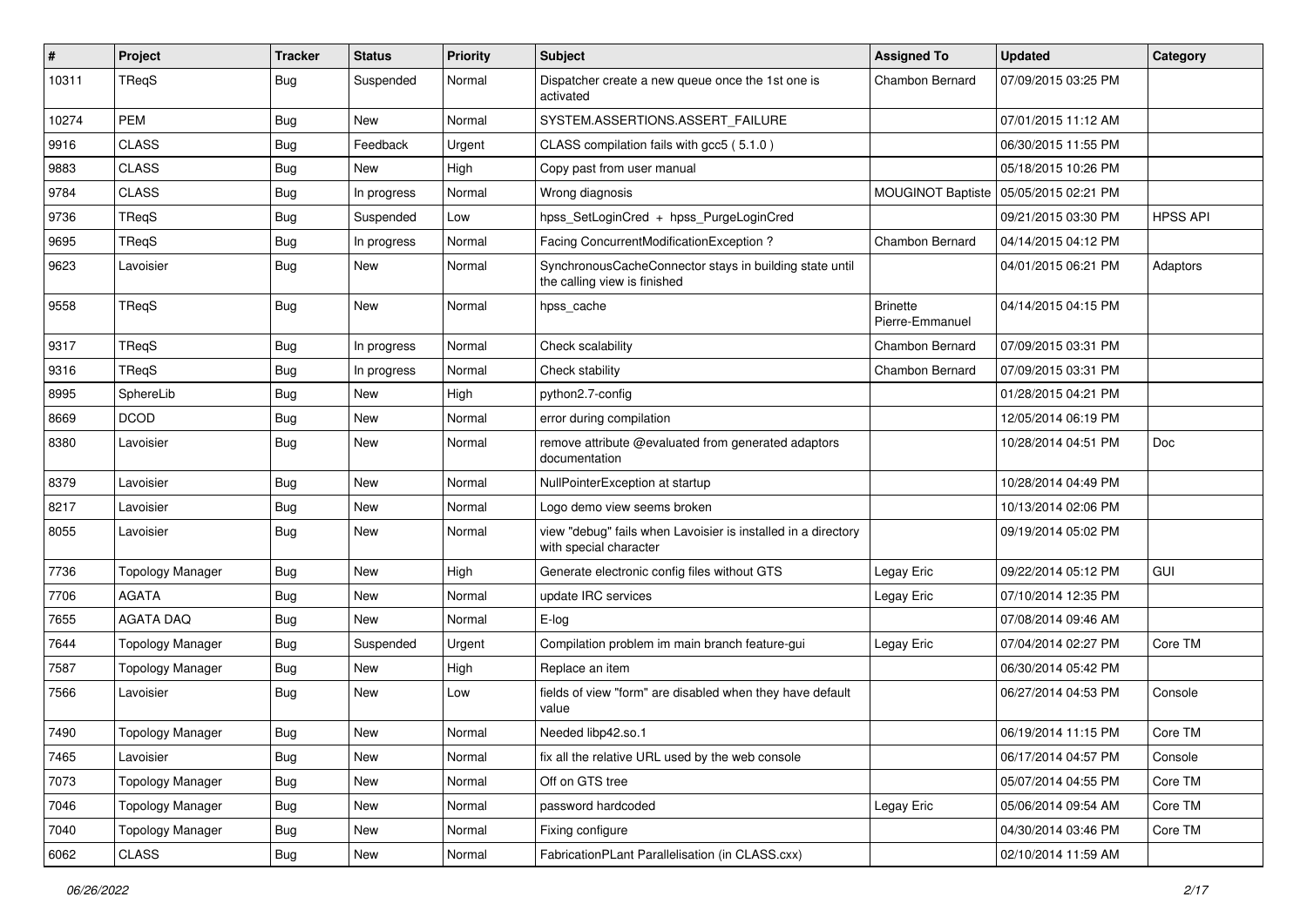| $\sharp$ | <b>Project</b>                       | <b>Tracker</b> | <b>Status</b> | <b>Priority</b> | <b>Subject</b>                                       | <b>Assigned To</b>                 | <b>Updated</b>      | Category                         |
|----------|--------------------------------------|----------------|---------------|-----------------|------------------------------------------------------|------------------------------------|---------------------|----------------------------------|
| 5795     | Electronic Control and<br>Monitoring | Bug            | Feedback      | Normal          | Time out digitizer sever                             | Pietri Stephane                    | 01/13/2014 10:32 AM |                                  |
| 5780     | <b>Topology Manager</b>              | <b>Bug</b>     | Feedback      | Normal          | reopening shared file                                | Grave Xavier                       | 01/25/2018 09:18 AM | Core TM                          |
| 5765     | <b>AGATA DAQ</b>                     | <b>Bug</b>     | <b>New</b>    | Normal          | Anode01                                              |                                    | 01/08/2014 02:44 PM |                                  |
| 5759     | Electronic Control and<br>Monitoring | <b>Bug</b>     | Feedback      | Normal          | bug checknarvalnodes 1                               | Ralet Damian                       | 01/17/2014 10:54 AM |                                  |
| 5592     | <b>DCOD</b>                          | Bug            | New           | Low             | environment test missing in ./configure              |                                    | 11/29/2013 11:19 AM |                                  |
| 5477     | Lavoisier                            | Bug            | Assigned      | Normal          | problem avec HTMLSerializer                          | Lequeux Olivier                    | 11/15/2013 11:25 AM | Adaptors                         |
| 5462     | <b>DCOD</b>                          | <b>Bug</b>     | Feedback      | Low             | Cleaning tags                                        | Grave Xavier                       | 01/25/2018 09:25 AM |                                  |
| 5448     | ENX                                  | Bug            | <b>New</b>    | Normal          | configure enx                                        |                                    | 10/30/2013 10:31 AM | <b>ENX Core</b>                  |
| 5447     | <b>ENX</b>                           | <b>Bug</b>     | <b>New</b>    | Low             | make distclean - DCOD                                | Legay Eric                         | 11/13/2013 04:05 PM | <b>ENX Core</b>                  |
| 5144     | <b>ENX</b>                           | Bug            | Feedback      | Low             | ENX + P42 regression                                 | Legay Eric                         | 10/02/2013 11:09 AM | <b>ENX Core</b>                  |
| 4184     | <b>ENX</b>                           | <b>Bug</b>     | Feedback      | Normal          | fonctionnement ENX linux 64 bits avec gnat_pro-7.1.1 | Peyré Jean                         | 06/11/2013 09:11 PM | Drivers                          |
| 4068     | Pipelet                              | <b>Bug</b>     | New           | High            | Tagging works randomly with konqueror                |                                    | 03/07/2013 10:39 AM | Web                              |
| 3834     | ENX                                  | Bug            | <b>New</b>    | Low             | Removing data8 type for MM and MD                    |                                    | 01/17/2013 06:08 PM | <b>ENX Core</b>                  |
| 3673     | Smurf                                | Bug            | Feedback      | Low             | gestion des options de smupdate                      | Wernli Fabien                      | 02/04/2013 11:13 AM |                                  |
| 3154     | C3F2                                 | <b>Bug</b>     | Assigned      | High            | Uniformisation of range and color                    | Lafage Vincent                     | 03/25/2016 01:06 AM |                                  |
| 2753     | Pipelet                              | <b>Bug</b>     | <b>New</b>    | Urgent          | retrieve hook name from source code                  |                                    | 05/22/2012 02:36 PM |                                  |
| 2373     | LC2                                  | <b>Bug</b>     | Assigned      | Low             | Test of responsivity                                 | Lafage Vincent                     | 12/20/2011 03:50 PM |                                  |
| 1566     | Pipelet                              | <b>Bug</b>     | <b>New</b>    | Low             | Bug daemon cherrypy on Macintosh                     |                                    | 05/10/2011 12:14 PM |                                  |
| 1561     | Smurf                                | <b>Bug</b>     | New           | Normal          | Smurf::RRD does not support "base"                   |                                    | 04/13/2011 05:00 PM |                                  |
| 1438     | TReqS                                | <b>Bug</b>     | Assigned      | Normal          | Verifier le status des queues dans treqs             | <b>Brinette</b><br>Pierre-Emmanuel | 03/24/2015 04:13 PM |                                  |
| 1437     | Pipelet                              | <b>Bug</b>     | <b>New</b>    | Normal          | str_parents not updated in time for glob_parent      |                                    | 03/10/2011 05:51 PM |                                  |
| 1253     | LC <sub>2</sub>                      | <b>Bug</b>     | Assigned      | Low             | use / harden checks of getline                       | Lafage Vincent                     | 01/17/2011 01:32 PM |                                  |
| 1252     | LC <sub>2</sub>                      | <b>Bug</b>     | Assigned      | Low             | What is the proper Parsing Algorithm?                | Lafage Vincent                     | 01/17/2011 11:34 AM |                                  |
| 1235     | LC <sub>2</sub>                      | <b>Bug</b>     | Assigned      | Low             | shared-lib-calls-exit                                | Lafage Vincent                     | 01/13/2011 12:16 AM |                                  |
| 1083     | Oval                                 | <b>Bug</b>     | New           | Immediate       | oval log -gui                                        |                                    | 11/16/2010 11:45 AM | <b>Command Line</b><br>Interface |
| 1082     | Oval                                 | <b>Bug</b>     | New           | Low             | NO DIFF                                              |                                    | 11/16/2010 11:44 AM | Command Line<br>Interface        |
| 1003     | SphereLib                            | <b>Bug</b>     | New           | Normal          | ps detection                                         |                                    | 10/15/2010 01:51 PM |                                  |
| 938      | SphereLib                            | <b>Bug</b>     | New           | Low             | Construction icosahedron                             |                                    | 09/29/2010 11:32 AM |                                  |
| 905      | Oval                                 | <b>Bug</b>     | New           | Urgent          | Use of parenthesis in diffline regular expression    | <b>Chamont David</b>               | 09/14/2010 06:17 PM | Diff command                     |
| 723      | Pipelet                              | <b>Bug</b>     | Assigned      | Urgent          | Timers on lock                                       | <b>Betoule Marc</b>                | 03/08/2011 09:07 PM | Engine                           |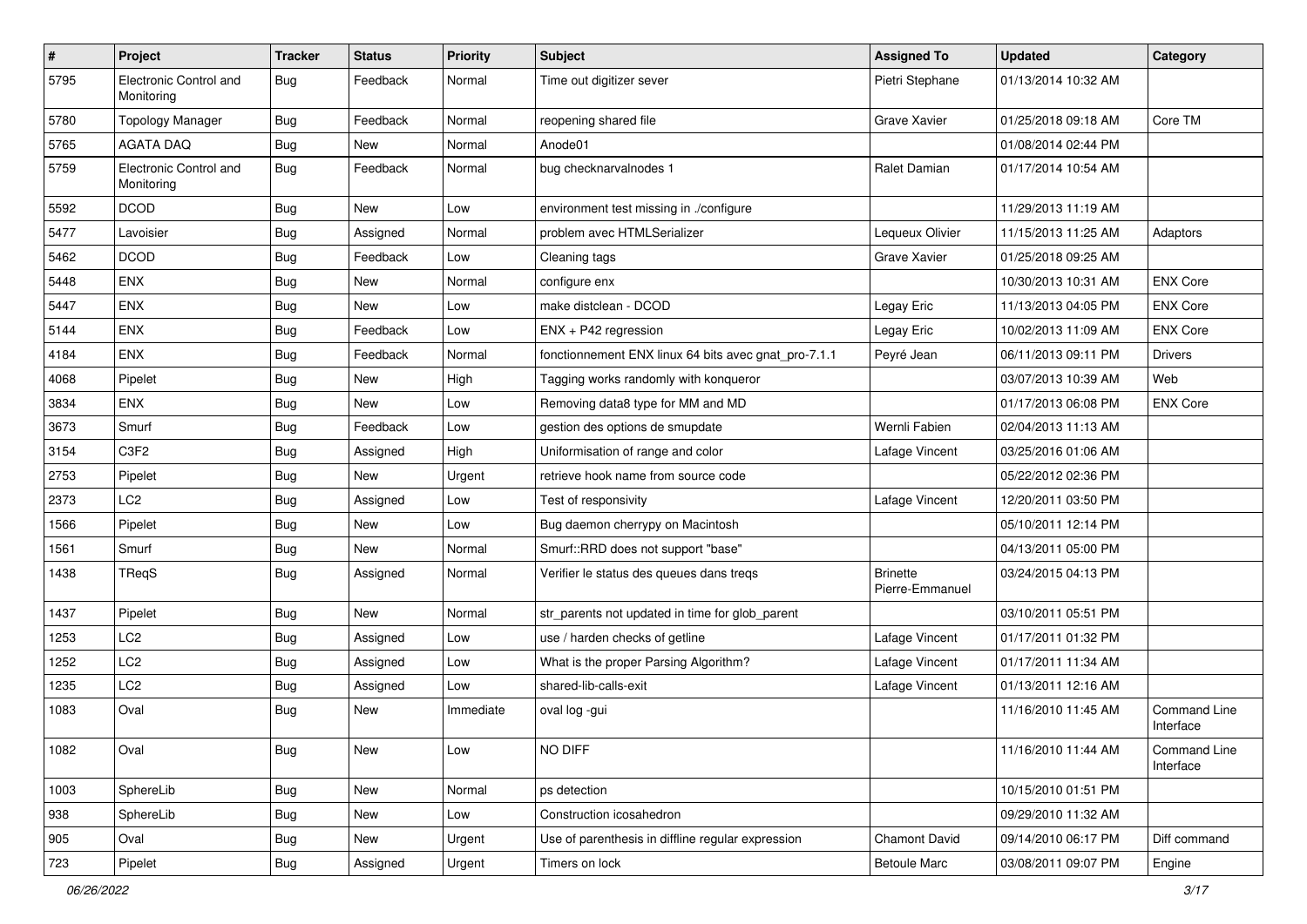| $\sharp$ | Project      | <b>Tracker</b> | <b>Status</b> | <b>Priority</b> | <b>Subject</b>                                                                                                 | <b>Assigned To</b>     | <b>Updated</b>      | Category                        |
|----------|--------------|----------------|---------------|-----------------|----------------------------------------------------------------------------------------------------------------|------------------------|---------------------|---------------------------------|
| 714      | TReqS        | <b>Bug</b>     | New           | High            | Annuler un staging en cours                                                                                    |                        | 03/24/2015 04:34 PM |                                 |
| 432      | Smurf        | Bug            | New           | High            | creation de fichiers vides                                                                                     |                        | 04/23/2021 11:44 AM |                                 |
| 351      | RIsngCons    | Bug            | <b>New</b>    | Urgent          | Refresh only on action                                                                                         | <b>Puel Mattieu</b>    | 04/08/2016 04:07 PM |                                 |
| 172      | Oval         | <b>Bug</b>     | New           | Urgent          | Automatic variables                                                                                            | <b>Chamont David</b>   | 10/02/2009 02:24 PM | Run command                     |
| 113      | <b>ENX</b>   | Bug            | Feedback      | High            | remove reference to T_Result constants                                                                         | Legay Eric             | 05/16/2011 01:26 PM | Driver Generator                |
| 32       | Oval         | <b>Bug</b>     | New           | Normal          | Write a more detailed configuration doc                                                                        | Chamont David          | 02/16/2009 07:18 PM | Documentation                   |
| 28       | Oval         | <b>Bug</b>     | New           | Low             | "oval validate" should remove differences in "oval log"                                                        | <b>Chamont David</b>   | 12/08/2010 09:47 PM | Other                           |
| 27       | Oval         | Bug            | New           | Low             | Some commands should not require a current valid<br>directory                                                  | Chamont David          | 02/16/2009 06:51 PM | Site Customization<br>& Flavors |
| 26       | Oval         | Bug            | New           | Low             | Commands options not well propagated, when declared<br>within an OvalFile                                      | <b>Chamont David</b>   | 02/16/2009 06:50 PM | Implementation                  |
| 25       | Oval         | Bug            | New           | Low             | Temporary files after a crash                                                                                  | Chamont David          | 02/16/2009 06:46 PM | Implementation                  |
| 22       | Oval         | Bug            | New           | Low             | Deliver messages when ISA fails                                                                                | <b>Chamont David</b>   | 02/16/2009 06:22 PM | Implementation                  |
| 21       | Oval         | Bug            | New           | Normal          | What happens when a subdirectory is reused in several<br>environments?                                         | <b>Chamont David</b>   | 02/16/2009 07:00 PM | OvalFile                        |
| 48757    | LabInvent    | Feature        | New           | Immediate       | *** F -<br>DIVERS TODO (à dispatcher)                                                                          | <b>Pallier Etienne</b> | 01/19/2022 04:12 PM |                                 |
| 47957    | LabInvent    | Feature        | New           | Normal          | *** F - ENTITY - Les GROUPES (de User ou Materiel) :<br>Thématique, Métier, Projet, Site (+ Pole ou Service ?) |                        | 12/13/2021 11:12 AM |                                 |
| 47951    | LabInvent    | Feature        | New           | Normal          | *** F - Etiquettes & Imprimantes                                                                               |                        | 11/30/2021 01:42 PM |                                 |
| 47932    | LabInvent    | Feature        | New           | Normal          | *** F - DOC (documentation)                                                                                    |                        | 11/30/2021 01:10 PM |                                 |
| 47921    | LabInvent    | Feature        | New           | Immediate       | *** F - Framework CakePhp                                                                                      |                        | 12/02/2021 04:45 PM |                                 |
| 47895    | LabInvent    | Feature        | New           | Normal          | *** F - ENTITY - Documents attachés (à Materiel ou Suivi)                                                      |                        | 12/13/2021 11:09 AM |                                 |
| 47875    | LabInvent    | Feature        | New           | Urgent          | *** F - ENTITY GÉNÉRIQUE - Actions & Vues génériques<br>(& Refactorisation)                                    |                        | 12/01/2021 11:21 AM |                                 |
| 47869    | LabInvent    | Feature        | New           | Normal          | *** F - Tests                                                                                                  |                        | 12/06/2021 02:28 PM |                                 |
| 47866    | LabInvent    | Feature        | New           | Urgent          | *** F - Installation                                                                                           |                        | 12/13/2021 11:08 AM |                                 |
| 47865    | LabInvent    | Feature        | New           | Normal          | *** F - Configuration générale                                                                                 |                        | 12/13/2021 11:06 AM |                                 |
| 47864    | LabInvent    | Feature        | New           | Normal          | *** F - ENTITY - Autres                                                                                        |                        | 11/30/2021 12:57 PM |                                 |
| 47863    | LabInvent    | Feature        | New           | High            | *** F - ENTITY - Users                                                                                         |                        | 11/30/2021 03:43 PM |                                 |
| 47862    | LabInvent    | Feature        | New           | Normal          | *** F - ENTITY - Prets (de Materiel)                                                                           |                        | 12/13/2021 11:10 AM |                                 |
| 47861    | LabInvent    | Feature        | New           | Urgent          | *** F - ENTITY - Suivis (de Materiel ou User)                                                                  |                        | 12/13/2021 11:10 AM |                                 |
| 47860    | LabInvent    | Feature        | New           | Immediate       | *** F - ENTITY - Materiels                                                                                     |                        | 01/19/2022 03:51 PM |                                 |
| 45485    | <b>PyROS</b> | Feature        | New           | High            | **** D0 - GENERAL, ADMINISTRATIVE & TECHNICAL                                                                  |                        | 03/16/2022 04:53 PM |                                 |
| 45484    | PyROS        | Feature        | New           | Normal          | **** D5 - Images management (L1-L2)                                                                            |                        | 02/02/2022 02:36 PM |                                 |
| 45483    | PyROS        | Feature        | New           | High            | **** D4 - Images production (L0)                                                                               |                        | 03/16/2022 07:28 AM |                                 |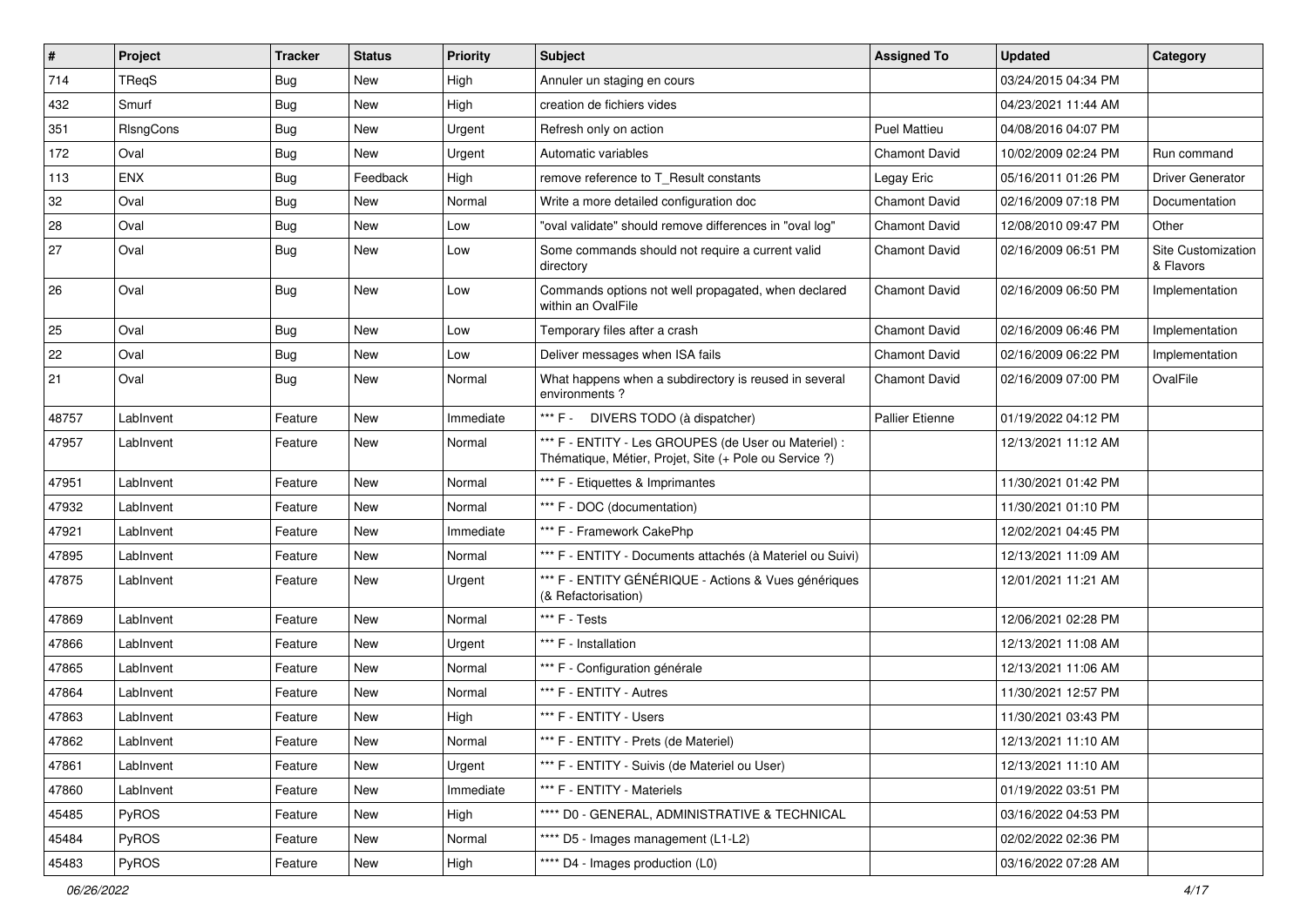| #     | Project      | <b>Tracker</b> | <b>Status</b> | <b>Priority</b> | Subject                                                                                                                                  | <b>Assigned To</b> | <b>Updated</b>      | Category |
|-------|--------------|----------------|---------------|-----------------|------------------------------------------------------------------------------------------------------------------------------------------|--------------------|---------------------|----------|
| 45482 | PyROS        | Feature        | New           | High            | **** D3 - Sequences submission & plannig                                                                                                 |                    | 02/22/2022 03:01 PM |          |
| 45481 | PyROS        | Feature        | New           | Normal          | **** D2 - Users & Programs                                                                                                               |                    | 03/29/2022 09:17 AM |          |
| 45480 | PyROS        | Feature        | New           | High            | **** D1 - System Security & Control                                                                                                      |                    | 05/24/2022 02:55 PM |          |
| 44721 | PyROS        | Feature        | New           | Normal          | *** GF4 - QUAL - Quality & Tests - High level tests<br>(integration & functional), plan tests, validation des<br>exigences (qualif)      |                    | 03/16/2022 04:55 PM |          |
| 44661 | PyROS        | Feature        | <b>New</b>    | Normal          | *** SF13 - IAF - Images Fetching (quicklook & download)                                                                                  |                    | 03/15/2022 04:49 PM |          |
| 44659 | <b>PyROS</b> | Feature        | New           | Normal          | *** GF3 - INFRA - Hardware, Operating System, Network,<br>Security & Safety                                                              |                    | 03/16/2022 04:51 PM |          |
| 44658 | PyROS        | Feature        | New           | High            | *** SF15 - SST - START&STOP - System Startup (launch),<br>monitoring, and Shutdown                                                       |                    | 05/24/2022 02:55 PM |          |
| 44584 | PyROS        | Feature        | New           | Normal          | *** SF10 - CAL - Calibration (Dark/Bias/Flat)                                                                                            |                    | 03/15/2022 04:48 PM |          |
| 44514 | PyROS        | Feature        | New           | Normal          | *** SF11 - IPC - Images Processing (Grenouille)                                                                                          | Klotz Alain        | 03/15/2022 04:44 PM |          |
| 44172 | <b>PyROS</b> | Feature        | New           | High            | *** SF14 - OCF - Observatory Unit & Site Configuration                                                                                   |                    | 01/29/2022 01:24 AM |          |
| 44165 | PyROS        | Feature        | New           | Normal          | *** SF16 - DSH - General monitoring: Dashboard<br>(website)                                                                              |                    | 03/15/2022 11:26 PM |          |
| 44164 | PyROS        | Feature        | New           | Normal          | *** SF12 - IAN - Images Analysis (Triton)                                                                                                |                    | 03/15/2022 04:48 PM |          |
| 44163 | PyROS        | Feature        | New           | Normal          | *** SF09 - CMC - Command Control - Telescope &<br>Instruments Control & Monitoring (DeviceController,<br>AgentDevice)                    |                    | 03/16/2022 07:28 AM |          |
| 44162 | PyROS        | Feature        | New           | High            | *** SF08 - EXE (SOX) - Observation Sequence (SO)<br>eXecution                                                                            |                    | 03/15/2022 04:46 PM |          |
| 44161 | PyROS        | Feature        | New           | High            | *** SF04 - SPV - System Coordination & Supervision :<br>Majordome (Conducting) (head)                                                    |                    | 03/15/2022 04:45 PM |          |
| 44160 | PyROS        | Feature        | New           | Normal          | *** SF07 - PLN - Observation Sequences Planning &<br>Scheduling                                                                          |                    | 03/15/2022 04:46 PM |          |
| 44159 | PyROS        | Feature        | New           | Normal          | *** SF03 - ENV - Environment Monitoring (int/ext,<br>observatory & weather)                                                              |                    | 05/05/2022 09:54 AM |          |
| 44158 | PyROS        | Feature        | <b>New</b>    | Normal          | *** SF06 - ALR - Alerts Management                                                                                                       |                    | 03/15/2022 04:46 PM |          |
| 44154 | <b>PyROS</b> | Feature        | In progress   | Normal          | *** SF02 - SCP - Scientific Programs Management                                                                                          |                    | 03/29/2022 09:17 AM |          |
| 44153 | PyROS        | Feature        | New           | Normal          | *** SF05 - SEQ - Observation Sequences Management                                                                                        | Koralewski Alexis  | 02/23/2022 10:45 AM |          |
| 44151 | PyROS        | Feature        | New           | High            | *** GF1 - PROJ - Project management, documentation,<br>formation des utilisateurs, interfaces, plan de justification<br>de la définition |                    | 01/31/2022 11:32 AM |          |
| 44150 | <b>PyROS</b> | Feature        | In progress   | Normal          | *** SF01 - USR - Users, Roles, and Authorizations<br>Management                                                                          |                    | 03/29/2022 09:14 AM |          |
| 44148 | PyROS        | Feature        | New           | High            | *** GF2 - INST - Config, Install, udpate, deploy (IRAP,<br>CNES, TAROT)                                                                  |                    | 03/16/2022 07:27 AM |          |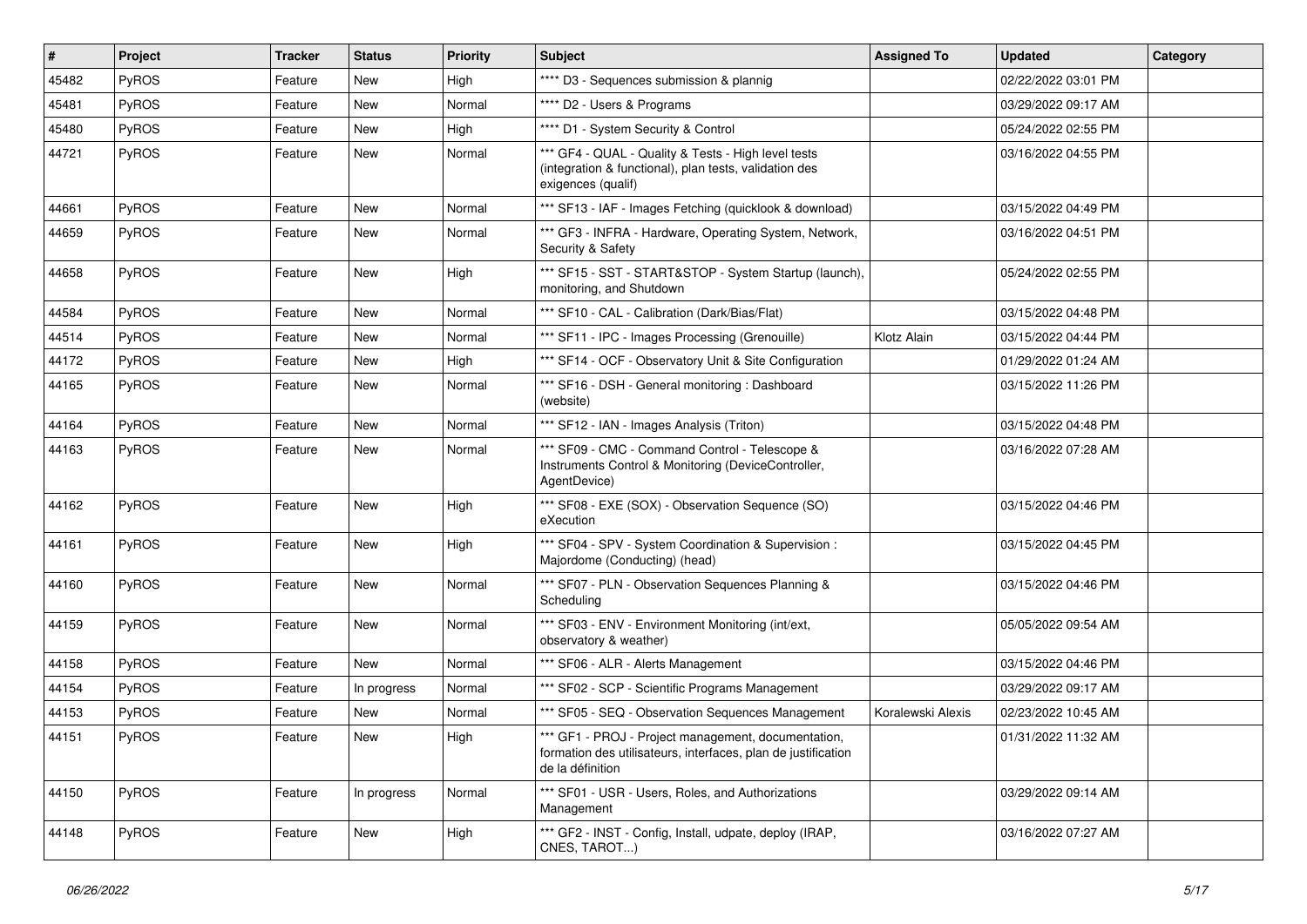| $\#$  | Project                 | <b>Tracker</b> | <b>Status</b> | <b>Priority</b> | <b>Subject</b>                                                                                | <b>Assigned To</b> | <b>Updated</b>                          | Category                      |
|-------|-------------------------|----------------|---------------|-----------------|-----------------------------------------------------------------------------------------------|--------------------|-----------------------------------------|-------------------------------|
| 41294 | Lavoisier               | Feature        | New           | High            | add support for attribute @null in namespace<br>http://software.in2p3.fr/lavoisier/tables.xsd | Reynaud Sylvain    | 09/25/2020 03:38 PM                     | Engine                        |
| 37910 | Lavoisier               | Feature        | <b>New</b>    | High            | do not log AdaptorException when they are already sent to<br>the user                         |                    | 07/25/2019 09:41 AM                     |                               |
| 37461 | Lavoisier               | Feature        | New           | Normal          | add support for jdk 11                                                                        |                    | 04/25/2019 01:53 PM                     |                               |
| 37409 | <b>TRegS</b>            | Feature        | New           | Normal          | Statistiques sur les queues dans les logs                                                     |                    | 04/11/2019 01:40 PM                     |                               |
| 35045 | operations-portal-users | Feature        | New           | Normal          | Tasks for the release                                                                         |                    | 09/20/2018 10:48 AM                     | <b>Others</b>                 |
| 35044 | operations-portal-users | Feature        | New           | Normal          | New ROD dashboard                                                                             |                    | 09/20/2018 10:42 AM                     | Dashboard                     |
| 34801 | Lavoisier               | Feature        | New           | Normal          | add support for attribute @if in element view/variable                                        |                    | 07/31/2018 12:57 PM                     |                               |
| 33350 | Lavoisier               | Feature        | New           | Low             | add a XPath function multireplace()                                                           |                    | 05/31/2018 03:49 PM                     | Engine                        |
| 32928 | Lavoisier               | Feature        | New           | Normal          | support enumeration in route.properties                                                       |                    | 05/18/2018 02:23 PM                     | Service                       |
| 31881 | Narval Standalone       | Feature        | New           | Normal          | Logs de l'instance                                                                            | Théo Le Guen       | 04/24/2018 03:59 PM                     |                               |
| 30741 | Lavoisier               | Feature        | New           | Low             | add research button on web site                                                               |                    | 04/04/2018 10:53 AM                     | Doc                           |
| 30735 | Lavoisier               | Feature        | New           | Low             | write documentation about the admin web console                                               |                    | 04/04/2018 10:52 AM                     | Doc                           |
| 27576 | Lavoisier               | Feature        | New           | Normal          | add a parameter "priority" on WhenCreatedTrigger                                              |                    | 02/02/2018 03:18 PM                     | Engine                        |
| 27570 | Lavoisier               | Feature        | New           | Normal          | NotifiedTrigger should bypass attribute @ignore-during                                        |                    | 02/02/2018 03:05 PM                     | Engine                        |
| 26907 | Lavoisier               | Feature        | New           | Normal          | implement XPath function format-number()                                                      |                    | 01/10/2018 03:18 PM                     | <b>XML Template</b><br>Engine |
| 12976 | PEM                     | Feature        | New           | Low             | pem-sync co_pem                                                                               |                    | 03/24/2016 05:00 PM                     |                               |
| 12975 | <b>PEM</b>              | Feature        | New           | Normal          | pem-sync co_pem                                                                               |                    | 03/24/2016 04:54 PM                     |                               |
| 12974 | PEM                     | Feature        | New           | Normal          | pem-sync cp_pem                                                                               |                    | 03/24/2016 04:52 PM                     |                               |
| 12961 | <b>PEM</b>              | Feature        | New           | Normal          | <b>PEM</b> version                                                                            |                    | 03/24/2016 09:03 AM                     |                               |
| 11915 | Lavoisier               | Feature        | New           | Normal          | change the parameters of plugin ChartRenderer                                                 |                    | 02/05/2016 12:25 PM                     | Adaptors                      |
| 11484 | Lavoisier               | Feature        | <b>New</b>    | Low             | improve command "lavoisier-upgrade.sh"                                                        |                    | 04/10/2018 11:06 AM                     |                               |
| 10871 | <b>CLASS</b>            | Feature        | New           | Normal          | <b>Nominal Power</b>                                                                          |                    | 09/10/2015 05:27 PM                     |                               |
| 10315 | Lavoisier               | Feature        | New           | Normal          | Index size of IndexedFileCache plugin is limited by the<br>max number of inodes               |                    | 07/07/2015 10:12 AM                     | Adaptors                      |
| 10273 | <b>PEM</b>              | Feature        | New           | Normal          | Easier configuration process                                                                  |                    | 07/01/2015 11:11 AM                     |                               |
| 10255 | <b>CLASS</b>            | Feature        | New           | Normal          | Take into account Load Factor Evolution                                                       |                    | MOUGINOT Baptiste   06/26/2015 11:33 AM |                               |
| 10227 | <b>CLASS</b>            | Feature        | New           | Immediate       | MURE GUI                                                                                      |                    | MOUGINOT Baptiste   06/23/2015 01:36 PM |                               |
| 9799  | Lavoisier               | Feature        | New           | Normal          | esxl function missing : add-duration                                                          |                    | 04/30/2015 11:00 AM                     |                               |
| 9790  | <b>CLASS</b>            | Feature        | New           | High            | neutron & y Spectrum calculation                                                              |                    | 04/29/2015 12:15 PM                     |                               |
| 9789  | <b>CLASS</b>            | Feature        | New           | Normal          | Multi Stream in EQM                                                                           |                    | 04/29/2015 12:12 PM                     |                               |
| 9788  | CLASS                   | Feature        | New           | Normal          | Multi Stream in FabricationPlant                                                              |                    | 04/29/2015 12:10 PM                     |                               |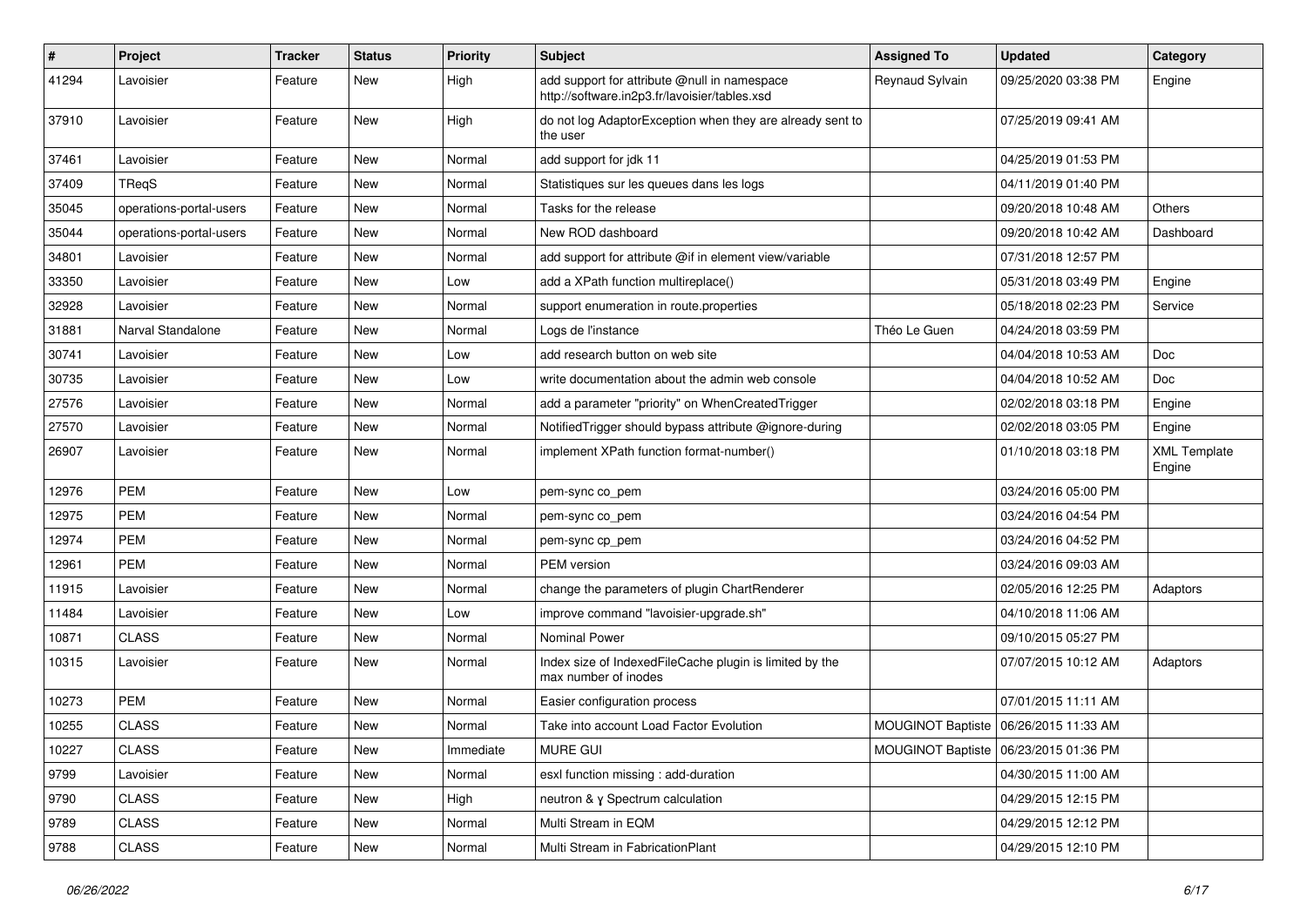| #    | <b>Project</b>  | <b>Tracker</b> | <b>Status</b> | <b>Priority</b> | Subject                                                                                                    | <b>Assigned To</b>     | <b>Updated</b>      | Category                      |
|------|-----------------|----------------|---------------|-----------------|------------------------------------------------------------------------------------------------------------|------------------------|---------------------|-------------------------------|
| 9787 | <b>CLASS</b>    | Feature        | New           | Normal          | Multi Stream in FabricationPlant/EQM                                                                       |                        | 04/29/2015 12:10 PM |                               |
| 9778 | Lavoisier       | Feature        | <b>New</b>    | Normal          | support cookies in HTTPConnector                                                                           |                        | 04/28/2015 01:39 PM | Adaptors                      |
| 9704 | Lavoisier       | Feature        | New           | Normal          | add option --override to lavoisier-upgrade.sh                                                              |                        | 04/15/2015 10:07 AM |                               |
| 9624 | Lavoisier       | Feature        | New           | Normal          | when cache is empty and being built, user queries should<br>be waiting for it rather than failing          |                        | 04/01/2015 06:30 PM | Engine                        |
| 9622 | Lavoisier       | Feature        | <b>New</b>    | Normal          | add links to fallback views into view "dependencies"                                                       |                        | 04/01/2015 06:19 PM | Console                       |
| 9607 | Lavoisier       | Feature        | <b>New</b>    | Normal          | Add SAML 2.0 support in Lavoisier                                                                          |                        | 04/01/2015 11:32 AM | Adaptors                      |
| 9606 | Lavoisier       | Feature        | <b>New</b>    | High            | add attribute @encoding to element <connector></connector>                                                 |                        | 03/31/2015 06:29 PM | Engine                        |
| 9564 | Lavoisier       | Feature        | New           | Normal          | reorganize <pre-renderer> section</pre-renderer>                                                           |                        | 03/30/2015 10:37 AM | Engine                        |
| 9563 | Lavoisier       | Feature        | New           | Normal          | support <elements-ignore> into<br/><element-create-as-parent></element-create-as-parent></elements-ignore> |                        | 03/30/2015 10:30 AM | <b>XML Template</b><br>Engine |
| 9562 | Lavoisier       | Feature        | <b>New</b>    | Normal          | re-implement <pre-renderers> in streaming mode</pre-renderers>                                             |                        | 03/30/2015 10:32 AM | Engine                        |
| 9560 | Lavoisier       | Feature        | New           | Normal          | SurroundSerializer should ignore header lines (starting<br>with $<$ ?)                                     |                        | 03/30/2015 10:17 AM | Adaptors                      |
| 9559 | Lavoisier       | Feature        | New           | Normal          | develop a TextRenderer plugin                                                                              |                        | 03/30/2015 10:15 AM | Adaptors                      |
| 9534 | Pipelet         | Feature        | New           | Normal          | logging of stdout and stderr                                                                               |                        | 03/25/2015 02:31 PM |                               |
| 9496 | Lavoisier       | Feature        | New           | High            | upgrade to more recent version of JSW                                                                      |                        | 03/18/2015 06:34 PM | <b>Build</b>                  |
| 9467 | Lavoisier       | Feature        | <b>New</b>    | Normal          | improve flexibility of JSONRenderer                                                                        |                        | 03/16/2015 01:54 PM | Adaptors                      |
| 9335 | TReqS           | Feature        | Assigned      | Normal          | SIGINT  TERM   HUP                                                                                         | <b>Chambon Bernard</b> | 05/06/2015 08:26 AM |                               |
| 9086 | Lavoisier       | Feature        | New           | High            | enable refreshing all notifiable caches with one single click                                              |                        | 02/09/2015 12:37 PM | Console                       |
| 8817 | Lavoisier       | Feature        | New           | Normal          | develop a XML template optimizer                                                                           |                        | 12/19/2014 05:10 PM | <b>XML Template</b><br>Engine |
| 8693 | <b>ENX</b>      | Feature        | New           | Normal          | sauver log_level                                                                                           |                        | 12/09/2014 03:54 PM | <b>ENX Core</b>               |
| 8668 | <b>DCOD</b>     | Feature        | <b>New</b>    | Normal          | filterdiff is missing                                                                                      |                        | 12/05/2014 06:17 PM |                               |
| 8667 | <b>DCOD</b>     | Feature        | New           | Normal          | uuid missing                                                                                               |                        | 12/05/2014 06:14 PM |                               |
| 8645 | ROD-DASHBOARD   | Feature        | In progress   | Normal          | ROD dashboard: only verify when closing ticket                                                             |                        | 04/21/2021 12:52 PM | Dashboard                     |
| 8405 | Lavoisier       | Feature        | New           | Normal          | implement XPath function choose not null(arg1, arg2)                                                       |                        | 10/30/2014 02:21 PM | Engine                        |
| 8404 | Lavoisier       | Feature        | New           | Normal          | support parameters in <pre-renderers></pre-renderers>                                                      |                        | 10/30/2014 11:03 AM | Engine                        |
| 8369 | LC <sub>2</sub> | Feature        | New           | Normal          | Standardize by relying on GNU getopt instead of<br>proprietary cmdline                                     | Lafage Vincent         | 10/27/2014 07:06 PM |                               |
| 8262 | Pipelet         | Feature        | <b>New</b>    | Normal          | LocalRepository: recursive search of segment source<br>script                                              |                        | 10/19/2014 05:13 PM |                               |
| 8261 | Lavoisier       | Feature        | New           | Normal          | support attribute @out-xpath on <element></element>                                                        |                        | 10/17/2014 07:15 PM | <b>XML Template</b><br>Engine |
| 8260 | Lavoisier       | Feature        | New           | Normal          | develop plugin ElementProcessor                                                                            |                        | 10/17/2014 07:10 PM | Adaptors                      |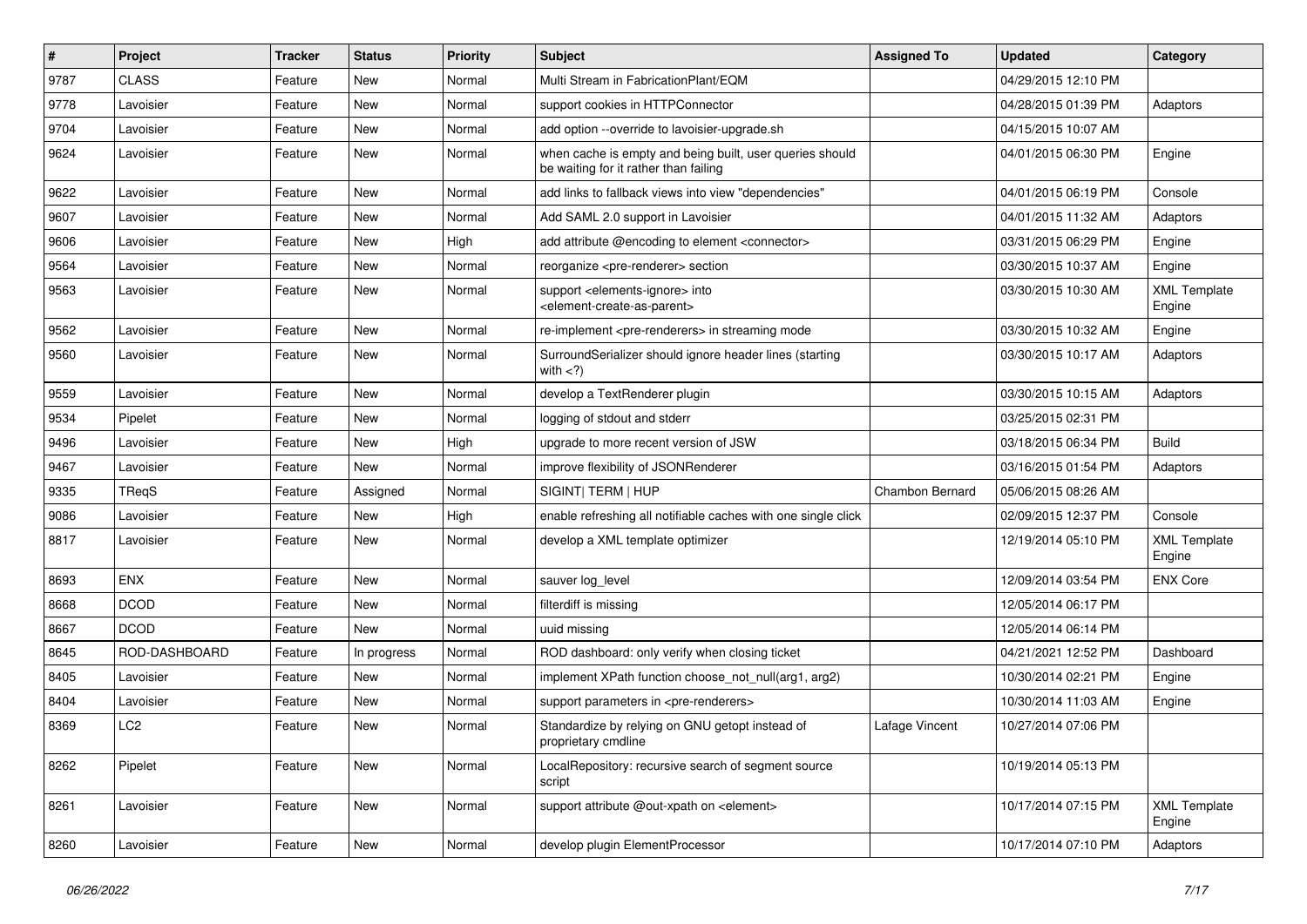| $\pmb{\#}$ | Project                 | <b>Tracker</b> | <b>Status</b> | <b>Priority</b> | Subject                                                                                   | <b>Assigned To</b>       | <b>Updated</b>      | Category                       |
|------------|-------------------------|----------------|---------------|-----------------|-------------------------------------------------------------------------------------------|--------------------------|---------------------|--------------------------------|
| 8259       | Lavoisier               | Feature        | New           | Normal          | support parameter "renderer" in ZipRenderer and<br>GZipRenderer                           |                          | 10/17/2014 07:08 PM | Adaptors                       |
| 8258       | Lavoisier               | Feature        | New           | Normal          | add attribute @default to <renderers></renderers>                                         |                          | 10/17/2014 07:07 PM | Engine                         |
| 8241       | Lavoisier               | Feature        | New           | Normal          | improve dropdown list of view "form"                                                      |                          | 10/15/2014 06:05 PM | Engine                         |
| 8240       | Lavoisier               | Feature        | New           | Normal          | LDAPConnector/LDIFSerializer should generate data in<br><b>DSML</b> format                |                          | 10/15/2014 06:02 PM | Adaptors                       |
| 8172       | Lavoisier               | Feature        | New           | Normal          | support XPath function append()                                                           |                          | 10/06/2014 10:43 AM | <b>XML Template</b><br>Engine  |
| 8132       | Lavoisier               | Feature        | New           | Normal          | support attribute @first-child-attributes in <element></element>                          |                          | 09/30/2014 04:28 PM |                                |
| 8099       | LC <sub>2</sub>         | Feature        | New           | High            | Add business rule forbidding empty CRT-DSP<br>configuration (at least 1 manu per CRT DSP) | Lafage Vincent           | 10/27/2014 07:00 PM |                                |
| 7811       | Lavoisier               | Feature        | New           | Normal          | support server-side argument validation with XPath                                        |                          | 07/30/2014 05:05 PM |                                |
| 7649       | Lavoisier               | Feature        | <b>New</b>    | Normal          | develop a XMLTemplateProcessor plugin                                                     |                          | 07/04/2014 05:52 PM | Adaptors                       |
| 7641       | KickSlot                | Feature        | In progress   | Normal          | Procédure perte mot de passe                                                              | <b>Flieller Cyril</b>    | 09/04/2014 02:55 PM |                                |
| 7619       | Lavoisier               | Feature        | New           | Normal          | replace @INCLUDES with #include in properties files                                       |                          | 07/04/2014 11:17 AM | Engine                         |
| 7486       | <b>Topology Manager</b> | Feature        | New           | Normal          | Modification of information                                                               |                          | 06/19/2014 02:41 PM | GUI                            |
| 7483       | <b>Topology Manager</b> | Feature        | New           | Normal          | Protect modification                                                                      |                          | 06/19/2014 02:27 PM | <b>GUI</b>                     |
| 7464       | Lavoisier               | Feature        | New           | Normal          | replace XSL with HTML template in web console                                             |                          | 06/17/2014 04:55 PM | Console                        |
| 7463       | Lavoisier               | Feature        | New           | Normal          | add attribute tpl:url.                                                                    |                          | 06/17/2014 04:54 PM | <b>HTML Template</b><br>Engine |
| 7461       | Lavoisier               | Feature        | New           | High            | add XPath function url()                                                                  |                          | 02/17/2015 01:04 PM | Engine                         |
| 7460       | Lavoisier               | Feature        | New           | High            | support HTTP proxy                                                                        |                          | 02/17/2015 01:04 PM |                                |
| 7385       | <b>CLASS</b>            | Feature        | New           | High            | <b>GUI devellopment</b>                                                                   | <b>LENIAU Baptiste</b>   | 04/29/2015 12:15 PM |                                |
| 7380       | <b>CLASS</b>            | Feature        | New           | High            | ReactorFacility                                                                           | <b>LENIAU Baptiste</b>   | 06/11/2014 11:06 AM |                                |
| 7379       | <b>CLASS</b>            | Feature        | New           | Normal          | FrontEnd                                                                                  | <b>MOUGINOT Baptiste</b> | 06/11/2014 11:05 AM |                                |
| 7325       | Lavoisier               | Feature        | <b>New</b>    | Normal          | support filtering dependencies graph by categories                                        |                          | 06/04/2014 05:14 PM | Console                        |
| 7072       | <b>Topology Manager</b> | Feature        | Feedback      | Normal          | name main detector                                                                        | Michelagnoli<br>Caterina | 05/12/2014 01:59 PM | <b>GUI</b>                     |
| 7037       | <b>Topology Manager</b> | Feature        | New           | Normal          | Configuration file for TM                                                                 |                          | 04/30/2014 03:11 PM |                                |
| 7036       | <b>Topology Manager</b> | Feature        | New           | Normal          | Adding window to choose experiment                                                        | Legay Eric               | 04/30/2014 03:12 PM | GUI                            |
| 6864       | Lavoisier               | Feature        | New           | Low             | support IP v6 in adaptor IPAddressAuthenticator                                           | Schwarz Lionel           | 04/15/2014 02:11 PM | Adaptors                       |
| 6748       | <b>CLASS</b>            | Feature        | New           | Normal          | Charger un parc présimulé à partir du .root                                               |                          | 04/03/2014 11:36 AM |                                |
| 6687       | Lavoisier               | Feature        | New           | Low             | develop a CronTrigger                                                                     |                          | 03/27/2014 04:36 PM | Adaptors                       |
| 6360       | Lavoisier               | Feature        | New           | Low             | develop a EntriesProcessor (or a EntriesRenderer)                                         |                          | 03/05/2014 03:22 PM | Adaptors                       |
| 6353       | Lavoisier               | Feature        | New           | Low             | support new parameter type "Language"                                                     |                          | 03/24/2014 10:40 AM | Engine                         |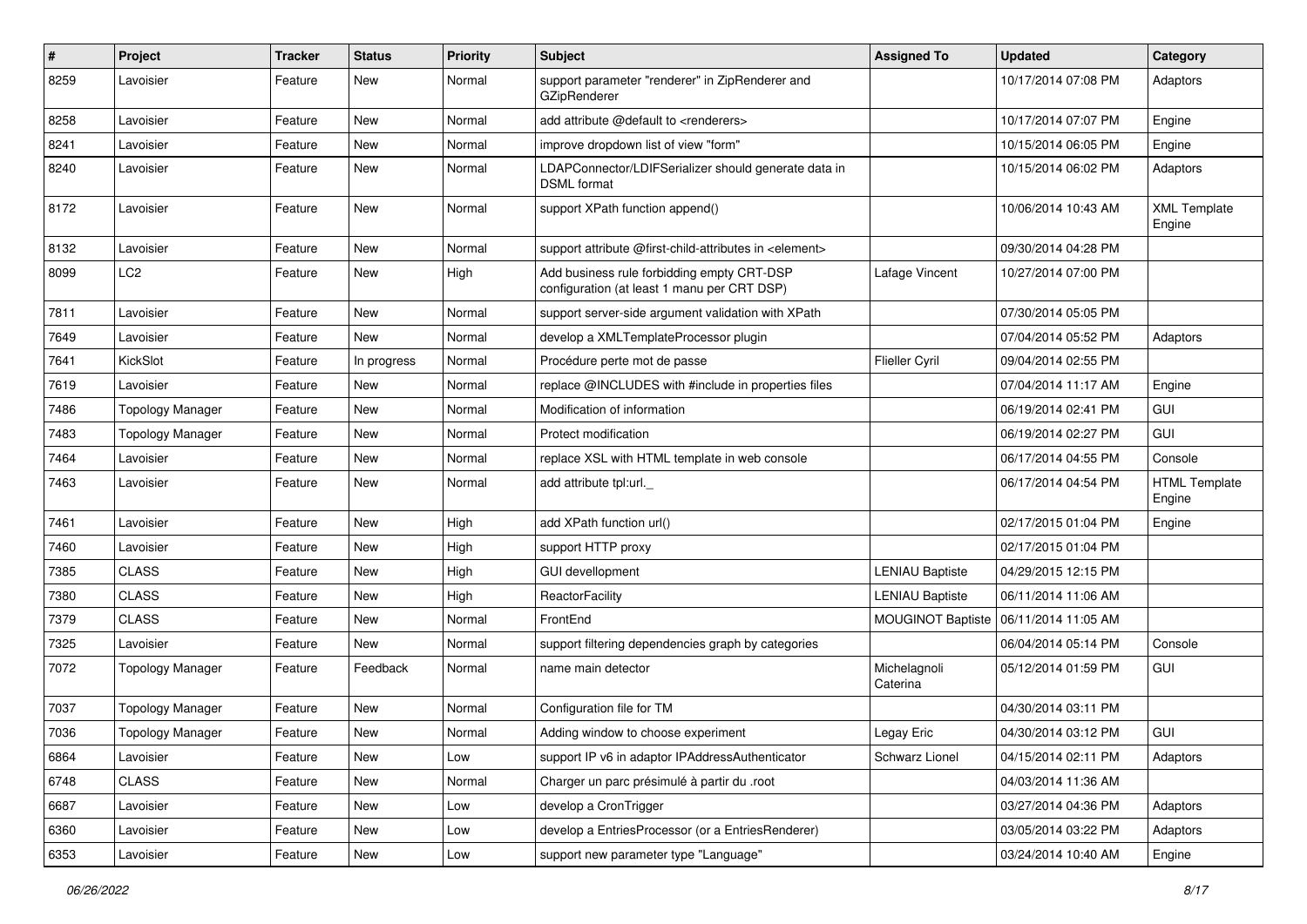| $\pmb{\#}$ | Project                              | <b>Tracker</b> | <b>Status</b> | <b>Priority</b> | Subject                                                  | <b>Assigned To</b> | <b>Updated</b>      | Category       |
|------------|--------------------------------------|----------------|---------------|-----------------|----------------------------------------------------------|--------------------|---------------------|----------------|
| 6325       | Lavoisier                            | Feature        | New           | Low             | enable limiting the maximum output size                  |                    | 03/24/2014 10:40 AM | Engine         |
| 6303       | Lavoisier                            | Feature        | New           | Low             | support attributes @package and @id on <config></config> |                    | 03/24/2014 10:31 AM | Engine         |
| 6260       | Lavoisier                            | Feature        | New           | Low             | support introspection of view-template                   |                    | 03/24/2014 10:40 AM | Engine         |
| 5799       | <b>AGATA DAQ</b>                     | Feature        | New           | High            | ELOG not available from GSI guest network                | Aubert Yann        | 01/15/2014 05:54 PM |                |
| 5757       | <b>Topology Manager</b>              | Feature        | New           | Low             | Topology manager- error detection in mezzanine           |                    | 01/07/2014 01:29 PM |                |
| 5751       | Electronic Control and<br>Monitoring | Feature        | New           | Low             | buildcfg with some error message                         |                    | 01/06/2014 05:43 PM |                |
| 5736       | <b>AGATA DAQ</b>                     | Feature        | New           | High            | Would like to have access to GSI printers                | Aubert Yann        | 01/06/2014 09:22 AM |                |
| 5729       | <b>Topology Manager</b>              | Feature        | New           | Low             | Title in firefox                                         |                    | 01/03/2014 06:58 PM |                |
| 5726       | <b>Topology Manager</b>              | Feature        | New           | Normal          | Display                                                  |                    | 01/06/2014 09:21 AM |                |
| 5725       | <b>Topology Manager</b>              | Feature        | Assigned      | High            | propagation of OFF status to the GTS tree                | Ralet Damian       | 01/10/2014 05:25 PM |                |
| 5719       | <b>Topology Manager</b>              | Feature        | New           | Low             | Launching server easily                                  | Dosme Nicolas      | 01/09/2014 03:53 PM | Core TM        |
| 5558       | Lavoisier                            | Feature        | New           | Low             | add XPath function build xpath()                         |                    | 11/29/2013 09:58 AM | Engine         |
| 5527       | <b>ENX</b>                           | Feature        | New           | Low             | Named register list                                      |                    | 11/18/2013 05:30 PM | <b>Drivers</b> |
| 5525       | Lavoisier                            | Feature        | Assigned      | Low             | enable configuring trust-store with a directory          | Schwarz Lionel     | 11/19/2013 03:16 PM | Service        |
| 5503       | <b>DCOD</b>                          | Feature        | New           | Low             | test ada 2012 in ./configure                             |                    | 11/13/2013 04:54 PM |                |
| 5442       | Lavoisier                            | Feature        | New           | Low             | create a view 'stoppoint'                                | Lequeux Olivier    | 10/29/2013 05:02 PM | Console        |
| 5377       | <b>CLASS</b>                         | Feature        | New           | Low             | enrichment factory                                       |                    | 10/21/2013 03:15 PM |                |
| 5376       | <b>CLASS</b>                         | Feature        | New           | Low             | Reactor batch creation                                   |                    | 10/21/2013 03:14 PM |                |
| 5350       | <b>CLASS</b>                         | Feature        | New           | Low             | Set some quality criteria on Pu when building a MOX fuel |                    | 10/22/2013 11:50 AM |                |
| 5329       | <b>CLASS</b>                         | Feature        | New           | Low             | Power density                                            |                    | 10/14/2013 05:58 PM |                |
| 5090       | Lavoisier                            | Feature        | New           | Low             | add new adaptor type : < writer>                         |                    | 03/24/2014 10:26 AM | Engine         |
| 5009       | Lavoisier                            | Feature        | New           | Low             | <b>ICalRenderer</b>                                      |                    | 01/21/2014 06:02 PM | Adaptors       |
| 5008       | Lavoisier                            | Feature        | New           | Low             | <b>ICalSerializer</b>                                    |                    | 01/21/2014 06:01 PM | Adaptors       |
| 4937       | <b>DCOD</b>                          | Feature        | New           | Low             | Implement Hobbit/Zabbix scripts                          | Grave Xavier       | 08/27/2013 11:19 AM |                |
| 4934       | Lavoisier                            | Feature        | New           | Low             | implement some additional cache adaptors                 |                    | 02/07/2014 04:59 PM | Adaptors       |
| 4906       | Lavoisier                            | Feature        | New           | Low             | XPath2SQLTemplate : add support for SQL functions        |                    | 03/24/2014 10:26 AM | Adaptors       |
| 4905       | Lavoisier                            | Feature        | New           | Low             | XPath2SQLTemplate : add support for XPath functions      |                    | 03/24/2014 10:26 AM | Adaptors       |
| 4904       | Lavoisier                            | Feature        | New           | Low             | XPath2SQLTemplate: add support for ORDER BY              |                    | 03/24/2014 10:26 AM | Adaptors       |
| 4871       | Lavoisier                            | Feature        | New           | Low             | ExcelSerializer                                          |                    | 03/24/2014 10:26 AM | Adaptors       |
| 4870       | Lavoisier                            | Feature        | New           | Low             | BinarySerializer                                         |                    | 03/24/2014 10:26 AM | Adaptors       |
| 4867       | Lavoisier                            | Feature        | New           | Low             | ScalaProcessor                                           |                    | 03/24/2014 10:26 AM | Adaptors       |
| 4866       | Lavoisier                            | Feature        | New           | Low             | <b>XQueryConnector</b>                                   |                    | 03/24/2014 10:26 AM | Adaptors       |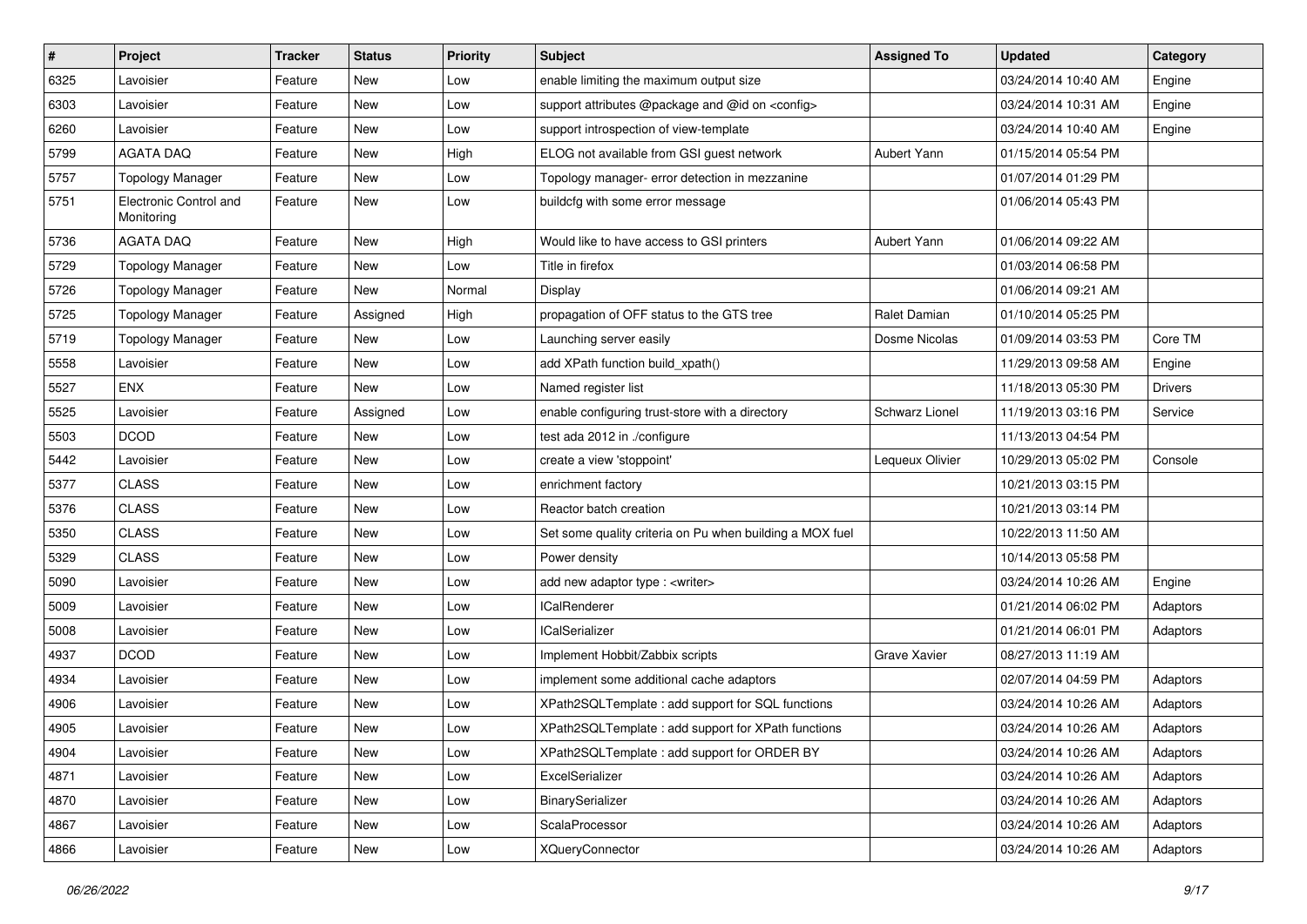| $\sharp$ | Project             | <b>Tracker</b> | <b>Status</b> | <b>Priority</b> | Subject                                                           | <b>Assigned To</b>   | <b>Updated</b>      | Category                |
|----------|---------------------|----------------|---------------|-----------------|-------------------------------------------------------------------|----------------------|---------------------|-------------------------|
| 4865     | Lavoisier           | Feature        | New           | Low             | support remote connection in JMXConnector                         |                      | 03/24/2014 10:26 AM | Adaptors                |
| 4863     | Lavoisier           | Feature        | New           | Low             | YAMLRenderer                                                      |                      | 03/24/2014 10:26 AM | Adaptors                |
| 4652     | <b>ENX</b>          | Feature        | New           | Low             | rename appenders.ad[sb]                                           |                      | 06/13/2013 10:19 AM | <b>ENX Core</b>         |
| 3992     | Pipelet             | Feature        | New           | Low             | directory in data with specific color                             |                      | 02/20/2013 05:19 PM |                         |
| 3043     | APCScheduler        | Feature        | <b>New</b>    | Low             | option submit                                                     | Colley Jean-Marc     | 03/10/2016 12:43 PM |                         |
| 3039     | <b>APCScheduler</b> | Feature        | New           | Normal          | création de tarball sans exécutable                               |                      | 07/31/2012 06:11 PM |                         |
| 3022     | <b>AGATA DAQ</b>    | Feature        | New           | Low             | [ELOG] change the "From"                                          |                      | 07/26/2012 10:18 AM |                         |
| 2644     | <b>ENX</b>          | Feature        | New           | Low             | Que faire en cas de multiple connexion sans quit                  |                      | 01/22/2013 05:04 PM | <b>ENX Core</b>         |
| 2431     | LC <sub>2</sub>     | Feature        | Assigned      | Normal          | Enforce stricter checks on startup precondition                   | Lafage Vincent       | 02/03/2012 09:54 PM |                         |
| 2118     | LC2                 | Feature        | New           | Low             | Prepare the Command Line Interface of validator to parse<br>rdRam | Lafage Vincent       | 10/20/2011 04:20 PM |                         |
| 2112     | LC <sub>2</sub>     | Feature        | New           | Low             | Rorc lib                                                          |                      | 04/08/2013 06:11 PM |                         |
| 2076     | LC <sub>2</sub>     | Feature        | New           | Low             | Finer grained report for boot Crocus script                       |                      | 10/11/2011 02:18 PM |                         |
| 1299     | <b>APCScheduler</b> | Feature        | New           | High            | Utilisation de python, numpy, scipy,                              | Colley Jean-Marc     | 02/10/2011 11:07 AM |                         |
| 1255     | LC <sub>2</sub>     | Feature        | Assigned      | Low             | Provide proper Shared-Object name to libraries                    | Lafage Vincent       | 01/17/2011 01:39 PM |                         |
| 1254     | LC2                 | Feature        | Assigned      | Low             | Add Tooltip for the three LC2 modes                               | Lafage Vincent       | 01/17/2011 01:34 PM |                         |
| 1232     | LC2                 | Feature        | Assigned      | Low             | Include parseCrocusVersion in the Crocus Thread                   | Lafage Vincent       | 01/12/2011 12:18 AM |                         |
| 1231     | LC <sub>2</sub>     | Feature        | Assigned      | Low             | Include boot in the Crocus Thread                                 | Lafage Vincent       | 01/12/2011 12:16 AM |                         |
| 1156     | LC2                 | Feature        | Assigned      | High            | query Marc Status generation & validation options                 | Lafage Vincent       | 12/07/2010 04:54 PM |                         |
| 959      | SphereLib           | Feature        | New           | Low             | intégrer ginp                                                     |                      | 10/06/2010 11:30 AM |                         |
| 923      | Oval                | Feature        | New           | Normal          | oval reset                                                        | <b>Chamont David</b> | 09/20/2010 05:16 PM | Other                   |
| 890      | SphereLib           | Feature        | New           | Low             | spline with order $!= 3$                                          |                      | 09/06/2010 03:08 PM |                         |
| 852      | <b>ENX</b>          | Feature        | New           | Low             | Better handling of exception in empty skeleton                    | Legay Eric           | 01/30/2013 03:58 PM | <b>Driver Generator</b> |
| 755      | SphereLib           | Feature        | New           | Normal          | Parallélisation de cat2mask                                       |                      | 06/14/2010 04:34 PM |                         |
| 754      | SphereLib           | Feature        | New           | Normal          | Parallélisation de la routine apodize_mask                        |                      | 06/14/2010 04:33 PM |                         |
| 748      | Pipelet             | Feature        | New           | Low             | Git and CVS repositories                                          | Le Jeune Maude       | 03/11/2011 11:41 AM |                         |
| 734      | Pipelet             | Feature        | Assigned      | Low             | Rapport Latex                                                     | <b>Betoule Marc</b>  | 02/10/2011 11:52 PM | Engine                  |
| 659      | <b>ENX</b>          | Feature        | New           | Normal          | Gestion des arbres DOM                                            |                      | 01/16/2013 11:33 AM | <b>ENX Core</b>         |
| 656      | ENX                 | Feature        | New           | Low             | named register                                                    |                      | 01/30/2013 03:59 PM | <b>ENX Core</b>         |
| 631      | ftsmonitor          | Feature        | New           | Low             | History of a DN access                                            |                      | 10/22/2010 10:10 AM |                         |
| 597      | Oval                | Feature        | New           | Normal          | YAML comme langage de configuration ?                             |                      | 05/11/2010 01:36 PM |                         |
| 520      | TReqS               | Feature        | New           | Normal          | Communication entre Serveur et Client sans Base de<br>données     |                      | 03/24/2015 04:37 PM |                         |
| 517      | TReqS               | Feature        | New           | Normal          | Outils d'administation pour Tregs                                 |                      | 03/24/2015 04:29 PM |                         |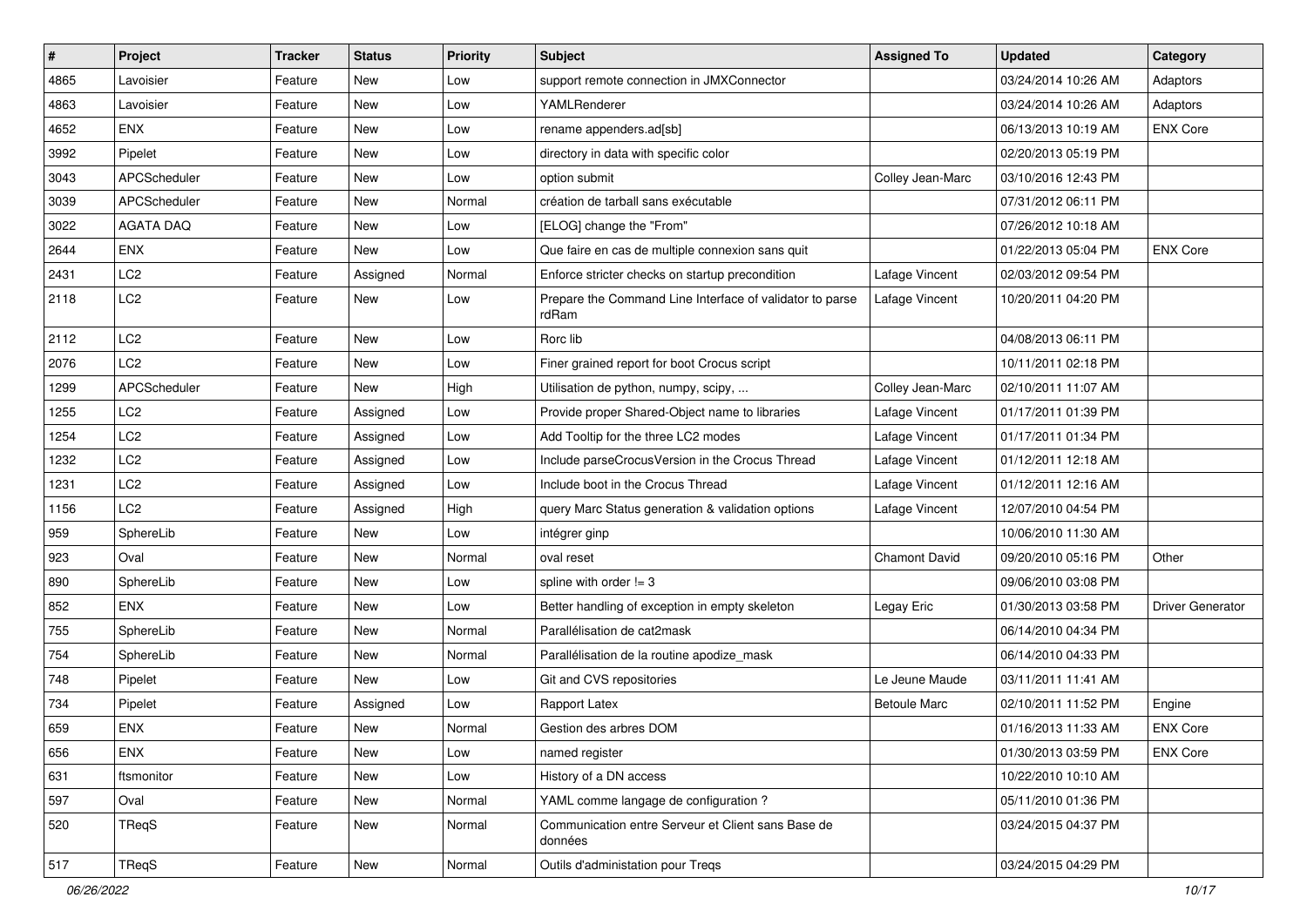| $\sharp$ | Project                 | <b>Tracker</b> | <b>Status</b> | <b>Priority</b> | <b>Subject</b>                                     | <b>Assigned To</b>   | <b>Updated</b>      | Category        |
|----------|-------------------------|----------------|---------------|-----------------|----------------------------------------------------|----------------------|---------------------|-----------------|
| 516      | TReqS                   | Feature        | New           | Normal          | Désactiver des queues                              |                      | 03/24/2015 04:24 PM |                 |
| 500      | TRegS                   | Feature        | New           | Low             | Injecter les information d'opération vers COLLOS   |                      | 03/24/2015 04:29 PM |                 |
| 425      | <b>TRegS</b>            | Feature        | New           | Low             | Durée de vie des métadata                          |                      | 03/24/2015 04:30 PM |                 |
| 423      | TReqS                   | Feature        | New           | High            | Écrire une toolbox pour administration             |                      | 03/24/2015 04:40 PM |                 |
| 416      | TReaS                   | Feature        | In progress   | Normal          | État drainé pour TReqS                             |                      | 03/24/2015 04:04 PM |                 |
| 388      | TReqS                   | Feature        | New           | High            | Possibilités d'interactions avec le serveur TReqS  |                      | 03/24/2015 04:06 PM |                 |
| 202      | Smurf                   | Feature        | New           | Low             | Smurf::DB::Getopt add fping to smelect             |                      | 10/21/2009 04:46 PM |                 |
| 187      | RIsngCons               | Feature        | New           | Low             | Abort limit/delete/ack                             | <b>Puel Mattieu</b>  | 10/07/2009 01:08 PM |                 |
| 186      | RIsngCons               | Feature        | New           | Normal          | Flood limit                                        | <b>Puel Mattieu</b>  | 10/07/2009 01:07 PM |                 |
| 174      | Oval                    | Feature        | <b>New</b>    | High            | oval run -o                                        | <b>Chamont David</b> | 10/02/2009 02:47 PM | Run command     |
| 93       | RIsngCons               | Feature        | New           | Low             | Touche pour forcer le renouvellement de cache      |                      | 03/31/2009 10:16 AM |                 |
| 87       | RIsngCons               | Feature        | New           | Low             | Limiter la taille du cache                         |                      | 03/30/2009 03:32 PM |                 |
| 86       | RIsngCons               | Feature        | New           | Low             | Tris dynamiques                                    |                      | 03/30/2009 03:31 PM |                 |
| 42       | <b>ENX</b>              | Feature        | New           | Urgent          | Module ID Handler                                  |                      | 06/05/2013 02:27 PM | <b>ENX Core</b> |
| 37       | Oval                    | Feature        | New           | Low             | Automatically select the shell flavor              | <b>Chamont David</b> | 02/16/2009 07:44 PM | Implementation  |
| 36       | Oval                    | Feature        | New           | Low             | Extend tasks with begin/end directory commands     | <b>Chamont David</b> | 02/16/2009 07:42 PM | Other           |
| 35       | Oval                    | Feature        | New           | Normal          | Give less importance to the build step             | <b>Chamont David</b> | 02/16/2009 07:41 PM | Documentation   |
| 34       | Oval                    | Feature        | New           | Normal          | Extend input/output control                        | <b>Chamont David</b> | 02/16/2009 07:27 PM | Implementation  |
| 33       | Oval                    | Feature        | New           | Normal          | Support for gzipped ref files                      | <b>Chamont David</b> | 02/16/2009 07:23 PM | Diff command    |
| 31       | Oval                    | Feature        | New           | Normal          | Apply a command to a subdirectory subset?          | <b>Chamont David</b> | 02/16/2009 07:14 PM | Run command     |
| 30       | Oval                    | Feature        | New           | High            | Use environments as targets to the step commands   | <b>Chamont David</b> | 02/16/2009 07:12 PM | Run command     |
| 29       | Oval                    | Feature        | New           | Low             | The build tool should handle directories?          | <b>Chamont David</b> | 02/16/2009 07:06 PM | Other           |
| 36236    | IN2P3-Forge             | Support        | New           | High            | Synchronisation demandée pour un serveur Mercurial |                      | 04/13/2021 09:07 AM |                 |
| 35994    | IN2P3-Forge             | Support        | New           | Normal          | Synchronisation demandée pour un serveur Mercurial |                      | 01/11/2019 03:10 PM |                 |
| 16628    | CC-IN2P3                | Support        | New           | Normal          | Sèche cheveux dans le vestiaire                    |                      | 01/12/2017 02:37 PM |                 |
| 10065    | <b>CLASS</b>            | Support        | New           | Normal          | Multi-Threading in CLASS                           |                      | 06/05/2015 11:30 AM |                 |
| 9491     | JEM-EUSO                | Support        | New           | Normal          | need to access also to AWG Euso balloon documents  |                      | 03/18/2015 03:36 PM |                 |
| 8327     | <b>AGATA DAQ</b>        | Support        | Feedback      | Normal          | Adding VAMOS configuration file                    | Saillant Frédéric    | 10/24/2014 01:05 PM | GCC             |
| 7041     | <b>Topology Manager</b> | Support        | New           | Normal          | Sub repositories                                   |                      | 04/30/2014 03:52 PM |                 |
| 7039     | <b>Topology Manager</b> | Support        | Feedback      | Normal          | Updating doc                                       | Legay Eric           | 05/06/2014 01:32 PM | Core TM         |
| 5838     | <b>AGATA DAQ</b>        | Support        | New           | Normal          | /agatadisks                                        | Aubert Yann          | 01/17/2014 06:07 PM |                 |
| 5739     | AGATA DAQ               | Support        | New           | Low             | visu1 out                                          |                      | 01/04/2014 01:46 PM |                 |
| 5710     | ENX                     | Support        | Assigned      | Low             | Documentation - Named function                     | Dosme Nicolas        | 02/25/2014 04:58 PM |                 |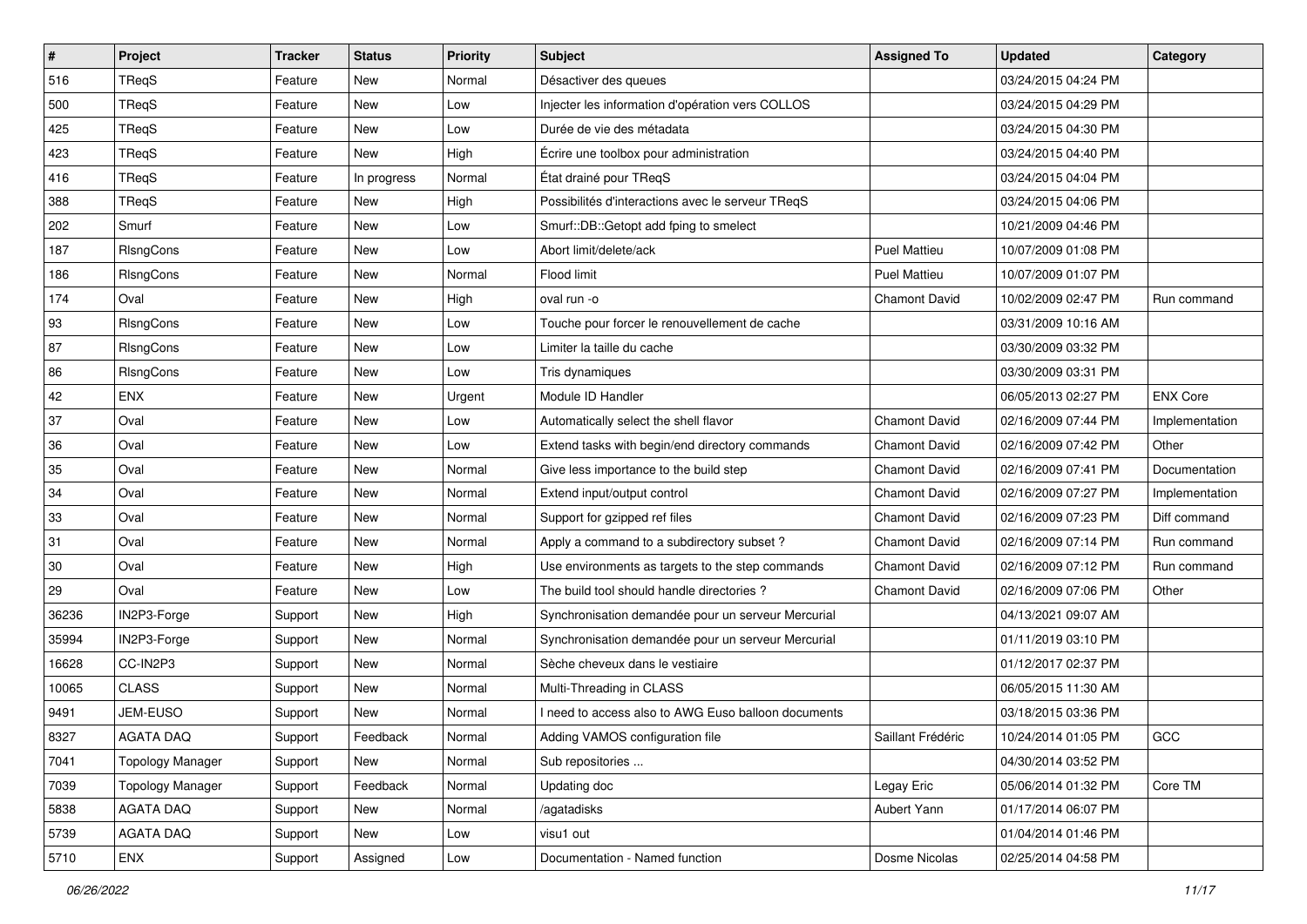| $\pmb{\#}$ | <b>Project</b>           | <b>Tracker</b> | <b>Status</b> | <b>Priority</b> | <b>Subject</b>                                    | <b>Assigned To</b> | <b>Updated</b>      | Category         |
|------------|--------------------------|----------------|---------------|-----------------|---------------------------------------------------|--------------------|---------------------|------------------|
| 5684       | <b>AGATA DAQ</b>         | Support        | New           | High            | Hard drive of anode                               | Aubert Yann        | 01/06/2014 09:24 AM |                  |
| 5590       | <b>SIMGRID</b>           | Support        | Assigned      | Normal          | Create msg_storage_management group in DOXYGEN ?! | Veyre Pierre       | 11/29/2013 10:20 AM |                  |
| 5572       | <b>ENX</b>               | Support        | New           | Low             | Cleaning autorconf                                | Legay Eric         | 11/25/2013 03:23 PM | Driver Generator |
| 5431       | <b>ENX</b>               | Support        | New           | Low             | Cleaning compilation chain                        | Legay Eric         | 10/29/2013 10:18 AM | <b>ENX Core</b>  |
| 5051       | Lavoisier                | Support        | New           | Normal          | Explain cache trigger workflow                    | Lequeux Olivier    | 09/13/2013 10:36 AM | Doc              |
| 2109       | LPC Service Informatique | Support        | New           | Low             | imprimantes                                       | Jammes Fabrice     | 10/19/2011 10:12 AM |                  |
| 1258       | LC <sub>2</sub>          | Support        | Assigned      | Low             | Better report of mute FRT                         | Lafage Vincent     | 09/18/2012 06:15 PM |                  |
| 660        | <b>ENX</b>               | Support        | New           | High            | Documentation                                     | Legay Eric         | 05/27/2010 10:55 AM | Documentation    |
| 51461      | <b>GRAND</b>             | Task           | New           | Normal          | WP 4.4: pipeline simulation                       |                    | 06/24/2022 03:13 PM | soft simu        |
| 51444      | <b>GRAND</b>             | Task           | New           | Normal          | WP 3.5: infra documentation                       |                    | 06/24/2022 01:50 PM | infra soft       |
| 51442      | <b>GRAND</b>             | Task           | <b>New</b>    | Normal          | WP 4.3: workflow and scheduler                    |                    | 06/24/2022 03:03 PM | infra soft       |
| 49994      | PyROS                    | Task           | In progress   | Normal          | SP export (list & 1)                              | Koralewski Alexis  | 03/29/2022 09:17 AM |                  |
| 49945      | <b>GRAND</b>             | Task           | New           | Normal          | WP 11: improvement dating of events               | voisin vincent     | 03/22/2022 02:31 PM |                  |
| 49944      | <b>GRAND</b>             | Task           | New           | Normal          | WP 10.3: data analysis                            |                    | 03/18/2022 04:45 PM |                  |
| 49943      | <b>GRAND</b>             | Task           | New           | Normal          | WP 10.2: data taking                              |                    | 03/18/2022 04:45 PM |                  |
| 49942      | <b>GRAND</b>             | Task           | New           | Normal          | WP 10.1: deployment                               |                    | 03/18/2022 04:45 PM |                  |
| 49941      | <b>GRAND</b>             | Task           | New           | Normal          | WP 10: GP 300 setup                               |                    | 03/18/2022 04:45 PM |                  |
| 49940      | <b>GRAND</b>             | Task           | New           | Normal          | WP 9.5: data analysis                             |                    | 03/18/2022 03:35 PM |                  |
| 49939      | <b>GRAND</b>             | Task           | New           | Normal          | WP 9.4: data taking                               |                    | 06/23/2022 08:19 PM |                  |
| 49938      | <b>GRAND</b>             | Task           | New           | Normal          | WP 9.3: deployment commissioning                  |                    | 03/18/2022 03:27 PM |                  |
| 49937      | <b>GRAND</b>             | Task           | New           | Normal          | WP 9.2: production detector adaptation            |                    | 03/18/2022 03:32 PM |                  |
| 49936      | <b>GRAND</b>             | Task           | New           | Normal          | WP 9.1: detector design adaptation                |                    | 03/21/2022 03:18 PM |                  |
| 49935      | <b>GRAND</b>             | Task           | New           | Normal          | WP 9: Nançay setup                                |                    | 03/18/2022 12:20 AM |                  |
| 49934      | <b>GRAND</b>             | Task           | New           | Normal          | WP 8.3: trigger evaluation                        |                    | 03/21/2022 10:28 AM |                  |
| 49933      | <b>GRAND</b>             | Task           | New           | Normal          | WP 8.2: final reconstruction                      |                    | 03/18/2022 04:39 PM |                  |
| 49932      | <b>GRAND</b>             | Task           | New           | Normal          | WP 8.1: SLT info definition                       |                    | 03/18/2022 04:39 PM |                  |
| 49931      | <b>GRAND</b>             | Task           | New           | Normal          | WP 8: data reconstruction study                   |                    | 03/21/2022 10:28 AM |                  |
| 49930      | GRAND                    | Task           | New           | Normal          | WP 7: second level trigger (SLT)                  |                    | 03/21/2022 10:28 AM |                  |
| 49929      | GRAND                    | Task           | New           | Normal          | WP 6.4: frontend implementation                   |                    | 04/14/2022 02:24 PM |                  |
| 49928      | <b>GRAND</b>             | Task           | New           | Normal          | WP 6.3: testbench                                 |                    | 06/24/2022 12:58 PM |                  |
| 49927      | <b>GRAND</b>             | Task           | New           | Normal          | WP 6.2: analytical method                         |                    | 06/24/2022 12:41 PM |                  |
| 49926      | <b>GRAND</b>             | Task           | New           | Normal          | WP 6.1: neuronal network method                   |                    | 03/21/2022 01:40 PM |                  |
| 49925      | GRAND                    | Task           | New           | Normal          | WP 6: first level trigger (FLT)                   |                    | 03/21/2022 10:28 AM |                  |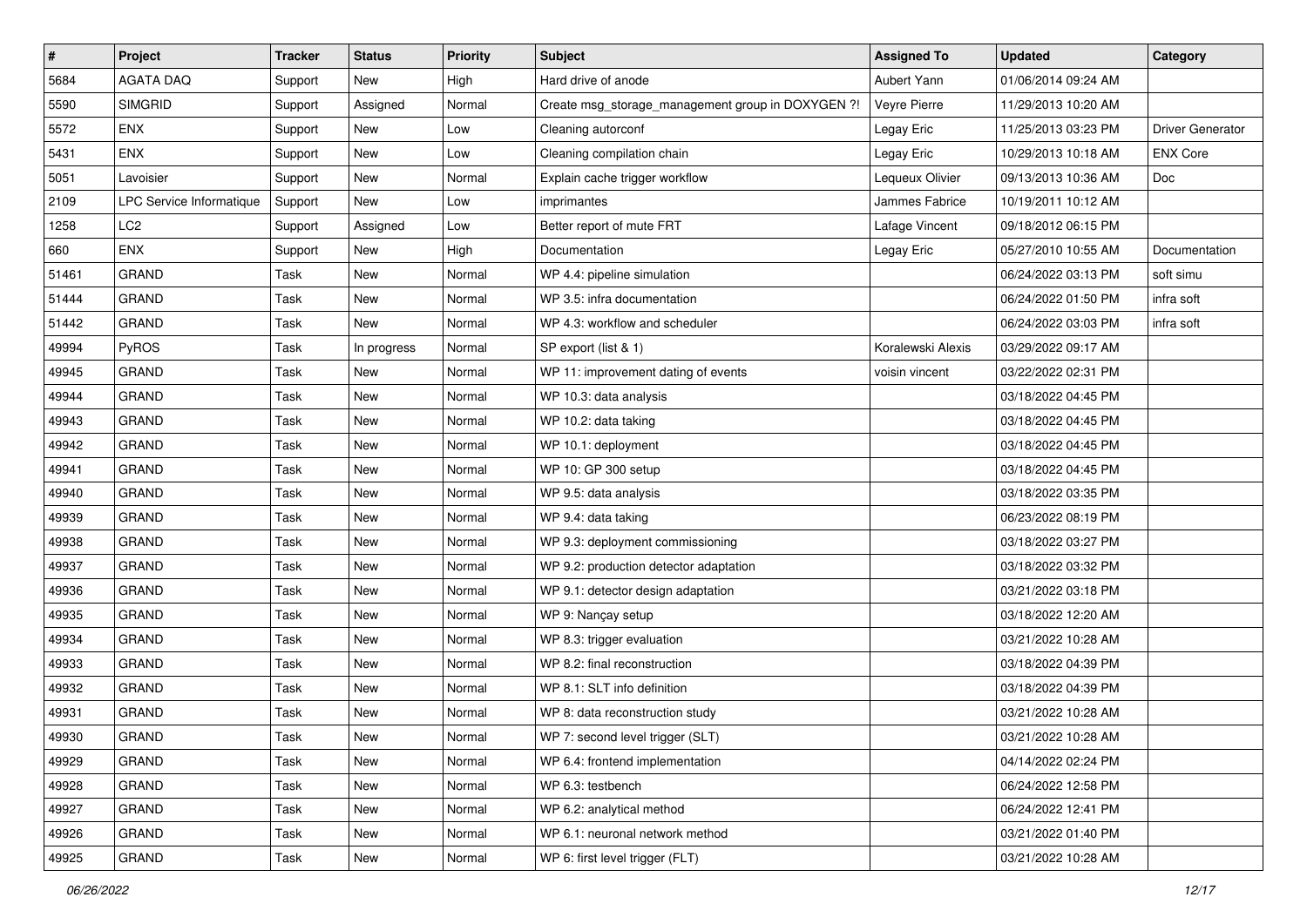| $\vert$ # | Project      | <b>Tracker</b> | <b>Status</b> | <b>Priority</b> | Subject                                                | <b>Assigned To</b> | <b>Updated</b>      | Category |
|-----------|--------------|----------------|---------------|-----------------|--------------------------------------------------------|--------------------|---------------------|----------|
| 49924     | <b>GRAND</b> | Task           | New           | Normal          | WP 5.2: noise event selection                          |                    | 03/18/2022 05:13 PM |          |
| 49923     | <b>GRAND</b> | Task           | <b>New</b>    | Normal          | WP 5.5: EAS selection                                  |                    | 03/18/2022 05:13 PM |          |
| 49922     | GRAND        | Task           | New           | Normal          | WP 5.4: reconstruction                                 |                    | 03/18/2022 05:13 PM |          |
| 49921     | <b>GRAND</b> | Task           | <b>New</b>    | Normal          | WP 5.3: calibration                                    |                    | 03/18/2022 05:13 PM |          |
| 49919     | <b>GRAND</b> | Task           | <b>New</b>    | Normal          | WP 5.1: data taking                                    |                    | 03/18/2022 05:13 PM |          |
| 49918     | <b>GRAND</b> | Task           | <b>New</b>    | Normal          | WP 5: GP 13/100 experimental DB analysis               |                    | 03/18/2022 05:13 PM |          |
| 49917     | <b>GRAND</b> | Task           | <b>New</b>    | Normal          | WP 4.2: validation                                     |                    | 03/18/2022 03:08 PM |          |
| 49916     | <b>GRAND</b> | Task           | New           | Normal          | WP 4.1: production, storing & management               |                    | 03/18/2022 03:06 PM |          |
| 49915     | <b>GRAND</b> | Task           | New           | Normal          | WP 4: Creating GRAND simulation                        |                    | 03/18/2022 12:20 AM |          |
| 49914     | <b>GRAND</b> | Task           | <b>New</b>    | Normal          | WP 3.4: code distribution, software env.               |                    | 06/24/2022 01:41 PM |          |
| 49912     | <b>GRAND</b> | Task           | <b>New</b>    | Normal          | WP 3.3: manage software infra : CI, quality, DB engine |                    | 03/18/2022 03:03 PM |          |
| 49911     | <b>GRAND</b> | Task           | <b>New</b>    | Normal          | WP 3.2: calibration monotoring DB                      |                    | 03/18/2022 05:13 PM |          |
| 49910     | <b>GRAND</b> | Task           | New           | Normal          | WP 3.1: manage data event DB                           |                    | 06/24/2022 01:55 PM |          |
| 49909     | <b>GRAND</b> | Task           | <b>New</b>    | Normal          | WP 3: software infra and database                      |                    | 06/24/2022 01:48 PM |          |
| 49908     | <b>GRAND</b> | Task           | <b>New</b>    | Normal          | WP 1.3 : LPNHE WP coordination                         | Martineau Olivier  | 03/20/2022 05:35 PM |          |
| 49906     | <b>GRAND</b> | Task           | <b>New</b>    | Normal          | WP 1.1: finance                                        |                    | 03/18/2022 05:13 PM |          |
| 49905     | <b>GRAND</b> | Task           | <b>New</b>    | Normal          | WP 1: GRAND management                                 |                    | 03/18/2022 05:13 PM |          |
| 49904     | <b>GRAND</b> | Task           | New           | Normal          | WP 2.9: detector monotoring                            |                    | 03/18/2022 05:13 PM |          |
| 49903     | <b>GRAND</b> | Task           | <b>New</b>    | Normal          | WP 2.8: detector calibration                           |                    | 03/18/2022 05:13 PM |          |
| 49902     | <b>GRAND</b> | Task           | <b>New</b>    | Normal          | WP 2.7: code quality and documentation                 | Colley Jean-Marc   | 03/18/2022 05:13 PM |          |
| 49901     | <b>GRAND</b> | Task           | New           | Normal          | WP 2.6: common tools                                   |                    | 03/18/2022 05:13 PM |          |
| 49900     | <b>GRAND</b> | Task           | New           | Normal          | WP 2.5: reconstruction method                          |                    | 03/18/2022 02:57 PM |          |
| 49899     | GRAND        | Task           | <b>New</b>    | Normal          | WP 2.4: antenna network simulation                     |                    | 06/24/2022 02:48 PM |          |
| 49898     | <b>GRAND</b> | Task           | <b>New</b>    | Normal          | WP 2.3: unit detector modeling and coding              |                    | 06/24/2022 02:11 PM |          |
| 49897     | <b>GRAND</b> | Task           | <b>New</b>    | Normal          | WP 2.2: input output format fie                        |                    | 03/18/2022 12:22 AM |          |
| 49896     | <b>GRAND</b> | Task           | New           | Normal          | WP 2.1: software architecture and optimization         |                    | 03/18/2022 05:13 PM |          |
| 49895     | <b>GRAND</b> | Task           | New           | Normal          | WP 2: GRANDLIB modelization and software               |                    | 06/24/2022 02:48 PM |          |
| 49890     | PyROS        | Task           | New           | Normal          | Global Start & Stop (safe)                             |                    | 03/16/2022 04:52 PM |          |
| 49889     | PyROS        | Task           | New           | Normal          | Backup                                                 |                    | 03/16/2022 04:49 PM |          |
| 49888     | PyROS        | Task           | New           | Normal          | Firewall                                               |                    | 03/16/2022 04:48 PM |          |
| 49887     | PyROS        | Task           | New           | Normal          | Hardware                                               |                    | 03/16/2022 04:47 PM |          |
| 49886     | PyROS        | Task           | New           | Normal          | System watch (Nagios, )                                |                    | 03/16/2022 04:47 PM |          |
| 49885     | PyROS        | Task           | New           | Normal          | Network                                                |                    | 03/16/2022 04:46 PM |          |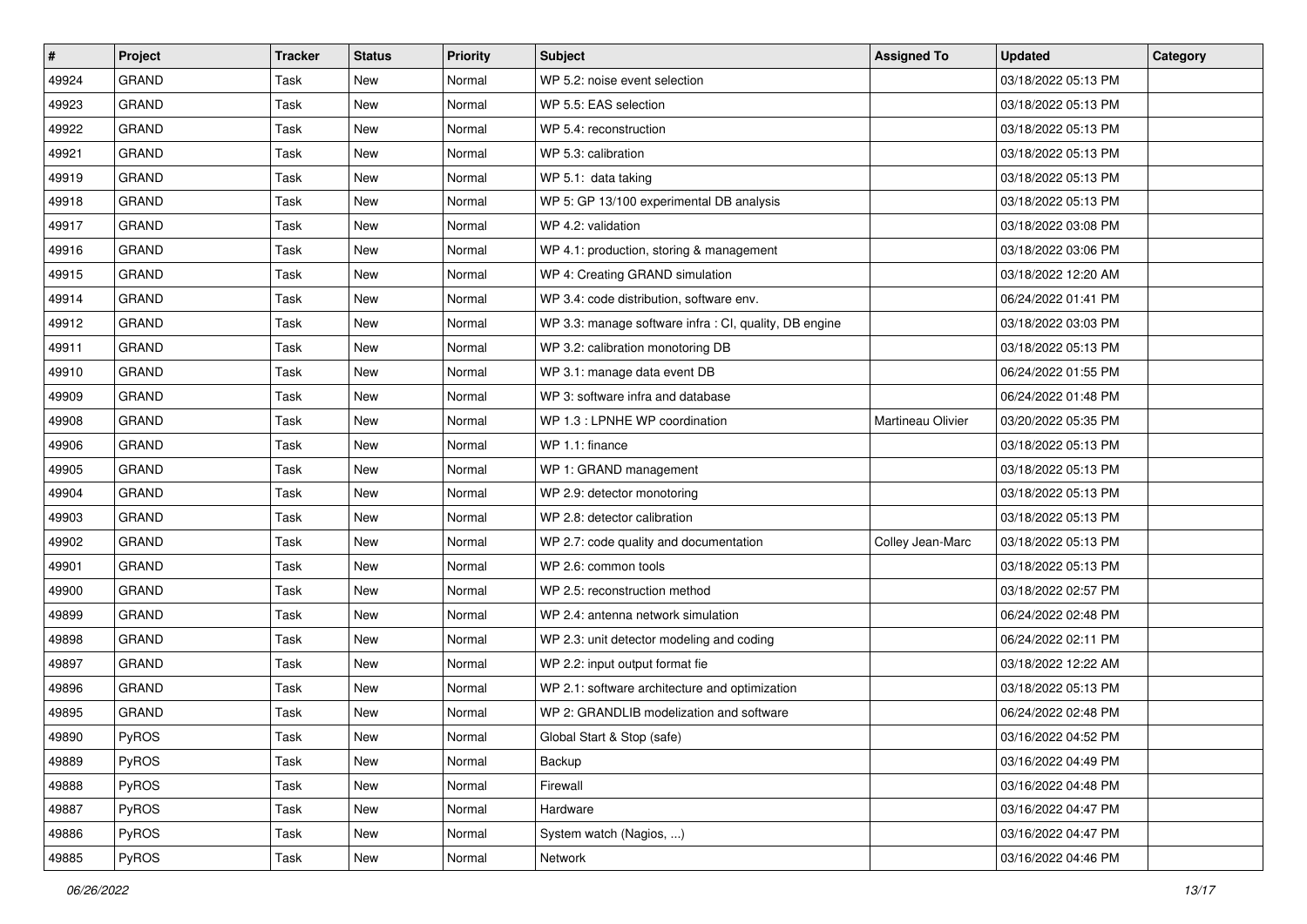| #     | Project | <b>Tracker</b> | <b>Status</b> | <b>Priority</b> | Subject                                                                                  | <b>Assigned To</b> | <b>Updated</b>      | Category |
|-------|---------|----------------|---------------|-----------------|------------------------------------------------------------------------------------------|--------------------|---------------------|----------|
| 49878 | PyROS   | Task           | New           | Normal          | SF02-SCP integration - Lancement auto de l'agent de<br>gestion du SP lifecycle           |                    | 03/16/2022 10:37 AM |          |
| 49876 | PyROS   | Task           | New           | Normal          | Guitastro integration                                                                    |                    | 03/16/2022 07:28 AM |          |
| 49875 | PyROS   | Task           | New           | Normal          | (classic) Installation Guitastro & dependencies                                          |                    | 03/16/2022 07:27 AM |          |
| 49874 | PyROS   | Task           | <b>New</b>    | Normal          | (docker) Installation Guitastro & dependencies                                           |                    | 03/16/2022 07:26 AM |          |
| 49872 | PyROS   | Task           | <b>New</b>    | Normal          | Restauration de la config par défaut                                                     |                    | 03/15/2022 11:10 PM |          |
| 49871 | PyROS   | Task           | <b>New</b>    | Normal          | Config par défaut (à définir)                                                            |                    | 03/15/2022 11:11 PM |          |
| 49870 | PyROS   | Task           | New           | Normal          | Config générale : logo, pagination, couleurs, options<br>générales, options par feature, |                    | 03/15/2022 11:11 PM |          |
| 49546 | PyROS   | Task           | In progress   | Normal          | Documentation (pyros_api)                                                                | Koralewski Alexis  | 02/24/2022 02:33 PM |          |
| 49545 | PyROS   | Task           | In progress   | Normal          | Script development (pyros_api)                                                           | Koralewski Alexis  | 02/24/2022 02:33 PM |          |
| 49543 | PyROS   | Task           | New           | Normal          | Users View (list & 1)                                                                    |                    | 02/23/2022 06:06 PM |          |
| 49541 | PyROS   | Task           | New           | Normal          | API REST (scripting du website via script pyros_api.py)                                  | Koralewski Alexis  | 03/15/2022 11:26 PM |          |
| 49478 | PyROS   | Task           | <b>New</b>    | Normal          | Test                                                                                     | Koralewski Alexis  | 02/22/2022 12:25 PM |          |
| 49272 | PyROS   | Task           | In progress   | Normal          | <b>Tooltips</b>                                                                          | Koralewski Alexis  | 02/17/2022 01:59 PM |          |
| 49262 | PyROS   | Task           | In progress   | Normal          | Sequence Validation                                                                      |                    | 02/03/2022 02:50 PM |          |
| 49258 | PyROS   | Task           | In progress   | Normal          | from IMPORT (upload) Seq (from yaml file)                                                | Koralewski Alexis  | 02/23/2022 12:02 PM |          |
| 49253 | PyROS   | Task           | <b>New</b>    | Normal          | READ 1 & list                                                                            |                    | 02/21/2022 03:21 PM |          |
| 49252 | PyROS   | Task           | New           | Normal          | <b>WEB FORM</b>                                                                          |                    | 02/17/2022 01:59 PM |          |
| 49251 | PyROS   | Task           | <b>New</b>    | Normal          | Test                                                                                     | Koralewski Alexis  | 02/22/2022 02:59 PM |          |
| 49250 | PyROS   | Task           | New           | Normal          | <b>CREATE/UPDATE Sequence</b>                                                            |                    | 02/23/2022 12:02 PM |          |
| 49249 | PyROS   | Task           | In progress   | Normal          | General Menu for this feature                                                            |                    | 02/03/2022 09:39 AM |          |
| 49247 | PyROS   | Task           | <b>New</b>    | Normal          | State diagram (doc)                                                                      |                    | 02/03/2022 09:34 AM |          |
| 49246 | PyROS   | Task           | <b>New</b>    | Normal          | Sequence Lifecycle (status)                                                              |                    | 02/03/2022 09:34 AM |          |
| 49228 | PyROS   | Task           | In progress   | Normal          | Correction de l'orientation de l'image (est à gauche, nord<br>en haut)                   | Klotz Alain        | 02/02/2022 02:56 PM |          |
| 49227 | PyROS   | Task           | <b>New</b>    | Normal          | Corrections cosmétiques (de pixels)                                                      | Klotz Alain        | 02/02/2022 02:19 PM |          |
| 49226 | PyROS   | Task           | In progress   | Normal          | Correction de l'image par le flat                                                        | Klotz Alain        | 02/02/2022 02:56 PM |          |
| 49225 | PyROS   | Task           | In progress   | Normal          | Correction de l'image par le dark (+ bias)                                               | Klotz Alain        | 02/02/2022 02:56 PM |          |
| 49224 | PyROS   | Task           | New           | Normal          | Choisir le bias, le flat, et le dark (en fn des metadata)                                | Klotz Alain        | 02/02/2022 02:19 PM |          |
| 49223 | PyROS   | Task           | In progress   | Normal          | Groupes                                                                                  | Klotz Alain        | 02/02/2022 02:38 PM |          |
| 49222 | PyROS   | Task           | In progress   | Normal          | Traitement d'un groupe d'images : début et fin de groupe                                 | Klotz Alain        | 02/02/2022 02:38 PM |          |
| 49221 | PyROS   | Task           | In progress   | Normal          | Recup metadata de l'image (dans la BD)                                                   | Klotz Alain        | 02/02/2022 02:38 PM |          |
| 49220 | PyROS   | Task           | In progress   | Normal          | Récup en-tête                                                                            | Klotz Alain        | 02/02/2022 02:38 PM |          |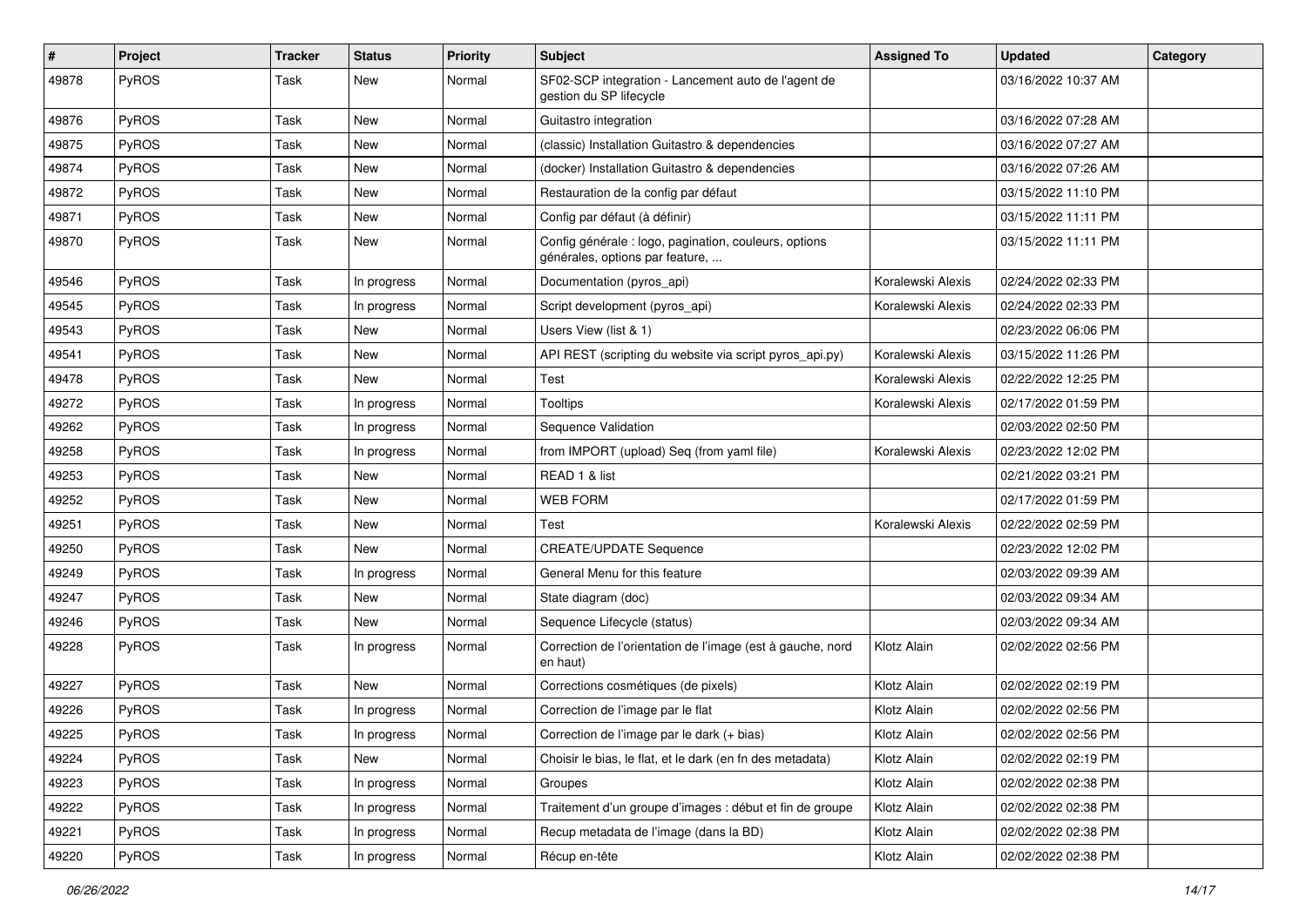| ∦     | Project      | <b>Tracker</b> | <b>Status</b> | <b>Priority</b> | <b>Subject</b>                                                                                                                           | <b>Assigned To</b>     | <b>Updated</b>      | Category  |
|-------|--------------|----------------|---------------|-----------------|------------------------------------------------------------------------------------------------------------------------------------------|------------------------|---------------------|-----------|
| 49219 | <b>PyROS</b> | Task           | In progress   | Normal          | Nouvelle image                                                                                                                           | Klotz Alain            | 02/02/2022 02:38 PM |           |
| 49218 | <b>PyROS</b> | Task           | In progress   | Normal          | Détection des nouvelles images produites (système<br>asynchrone sur l'acquisition)                                                       | Klotz Alain            | 02/02/2022 02:38 PM |           |
| 49217 | <b>PyROS</b> | Task           | <b>New</b>    | Normal          | 5 - (L2) Critères de qualité d'image (+ json QUAL)                                                                                       | Klotz Alain            | 02/02/2022 02:37 PM |           |
| 49216 | <b>PyROS</b> | Task           | <b>New</b>    | Normal          | 4 - (L1c) - Combinaison d'images                                                                                                         | Klotz Alain            | 02/02/2022 02:36 PM |           |
| 49215 | <b>PyROS</b> | Task           | In progress   | Normal          | 3 - (L1b) - Reconnaissance du champ (lien entre pixels et<br>coord célestes) ( + json CATA)                                              | Klotz Alain            | 02/02/2022 02:36 PM |           |
| 49214 | <b>PyROS</b> | Task           | In progress   | Normal          | 2 - (L1a) - Pré-traitement de chaque image (dans l'ordre)<br>(fits $RAW \Rightarrow$ fits $CAL$ )                                        | Klotz Alain            | 02/02/2022 02:42 PM |           |
| 49213 | <b>PyROS</b> | Task           | In progress   | Normal          | 1 - (L0) - Récupération et organisation des images L0<br>(RAW fits)                                                                      | Klotz Alain            | 02/02/2022 02:42 PM |           |
| 49210 | <b>PyROS</b> | Task           | <b>New</b>    | Normal          | <b>CONFIGURATION GENERALE</b>                                                                                                            |                        | 03/15/2022 11:11 PM |           |
| 49162 | <b>PyROS</b> | Task           | <b>New</b>    | Normal          | Check sequence validity                                                                                                                  | Klotz Alain            | 02/03/2022 10:23 AM |           |
| 49157 | <b>PyROS</b> | Task           | <b>New</b>    | Normal          | Super Super Agent qui surveille l'ensemble des super<br>agents sur chaque noeud (?)                                                      |                        | 01/31/2022 12:12 PM |           |
| 49156 | PyROS        | Task           | <b>New</b>    | Normal          | Super Agent qui démarre et stoppe les autres agents, et<br>surveille leur bonne santé (les relance si besoin) => sur<br>chaque noeud (?) |                        | 01/31/2022 12:12 PM |           |
| 49155 | PyROS        | Task           | <b>New</b>    | Normal          | Architecture décentralisée en plusieurs noeuds<br>(communication via BD)                                                                 |                        | 01/31/2022 12:09 PM |           |
| 49152 | <b>PyROS</b> | Task           | <b>New</b>    | Normal          | RUN/EXEC - Start & Stop software (et Agents)                                                                                             |                        | 05/24/2022 02:55 PM |           |
| 49151 | <b>PyROS</b> | Task           | New           | Normal          | Script central (pyros.py)                                                                                                                |                        | 01/31/2022 11:36 AM |           |
| 49150 | PyROS        | Task           | <b>New</b>    | High            | Ajout du script PYROS wrapper sur pyros.py pour gérer<br>proprement tous les contextes d'appel                                           | <b>Pallier Etienne</b> | 01/31/2022 11:36 AM | Evolution |
| 49149 | <b>PyROS</b> | Task           | <b>New</b>    | High            | SCRIPT RUN (PYROS/pyros.py) (uniquement pour la<br>partie execution)                                                                     |                        | 05/24/2022 02:55 PM |           |
| 49137 | PyROS        | Task           | New           | Normal          | Integration Guitastro lib                                                                                                                | Klotz Alain            | 02/02/2022 03:27 PM |           |
| 49136 | PyROS        | Task           | <b>New</b>    | Normal          | GF04-SECU - Logging integration                                                                                                          |                        | 01/29/2022 12:54 AM |           |
| 49135 | PyROS        | Task           | New           | Normal          | SF15-SST integration                                                                                                                     |                        | 01/29/2022 12:48 AM |           |
| 49134 | PyROS        | Task           | <b>New</b>    | Normal          | SF14-OBC integration                                                                                                                     |                        | 01/29/2022 12:52 AM |           |
| 49133 | PyROS        | Task           | <b>New</b>    | Normal          | SF13-IAF integration                                                                                                                     |                        | 01/29/2022 12:47 AM |           |
| 49132 | PyROS        | Task           | <b>New</b>    | Normal          | SF12-IAN integration                                                                                                                     |                        | 01/29/2022 12:48 AM |           |
| 49131 | <b>PyROS</b> | Task           | New           | Normal          | SF11-IPC integration                                                                                                                     |                        | 01/29/2022 12:46 AM |           |
| 49130 | <b>PyROS</b> | Task           | <b>New</b>    | Normal          | SF10-CAL integration                                                                                                                     |                        | 01/29/2022 12:46 AM |           |
| 49129 | PyROS        | Task           | <b>New</b>    | Normal          | SF09-CMC integration                                                                                                                     |                        | 01/29/2022 12:46 AM |           |
| 49128 | PyROS        | Task           | <b>New</b>    | Normal          | SF08-EXE integration                                                                                                                     |                        | 01/29/2022 12:45 AM |           |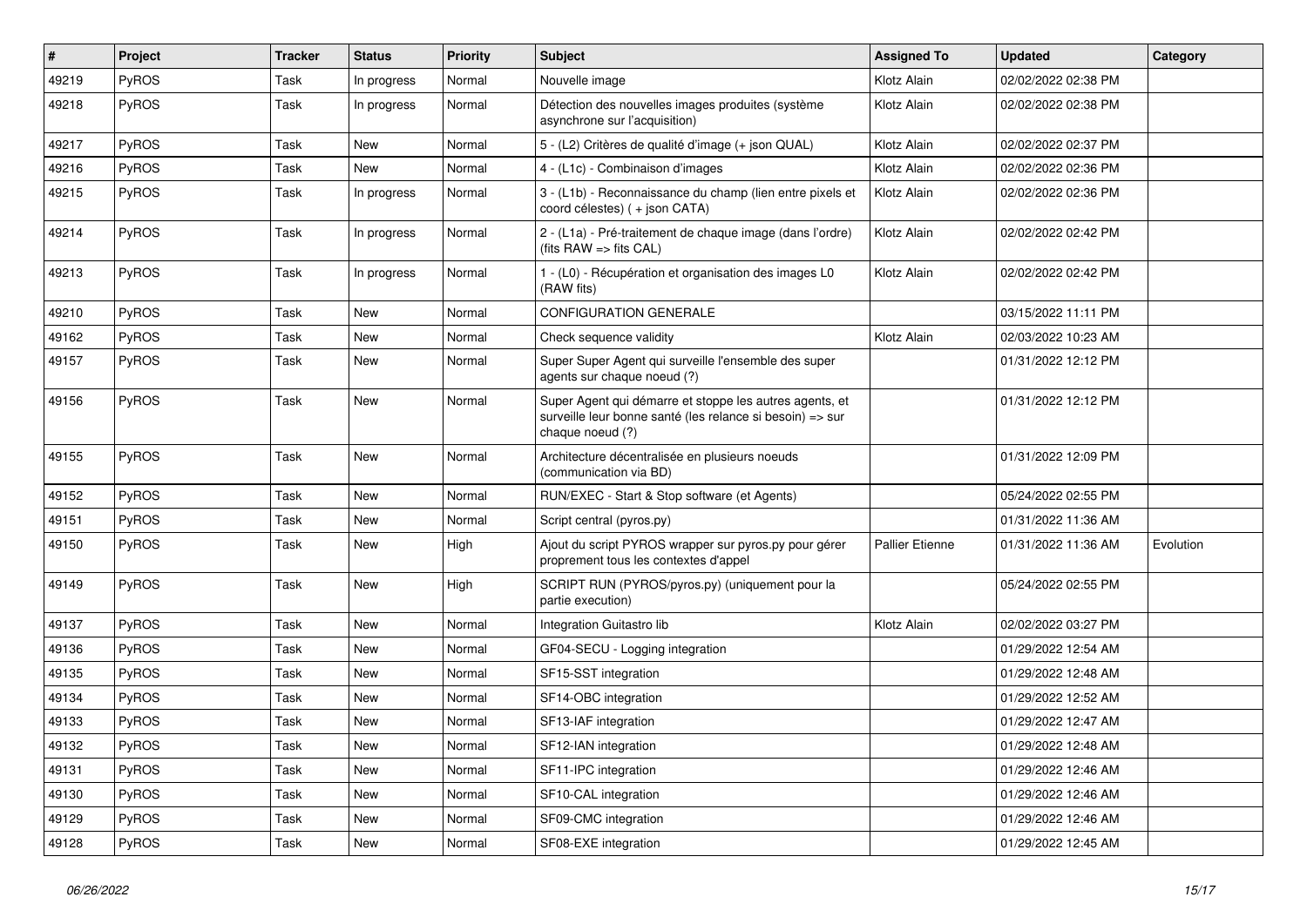| #     | Project      | <b>Tracker</b> | <b>Status</b> | <b>Priority</b> | Subject                                                                                          | <b>Assigned To</b>     | <b>Updated</b>      | Category |
|-------|--------------|----------------|---------------|-----------------|--------------------------------------------------------------------------------------------------|------------------------|---------------------|----------|
| 49127 | <b>PyROS</b> | Task           | <b>New</b>    | Normal          | SF07-PLN integration                                                                             |                        | 01/29/2022 12:45 AM |          |
| 49126 | PyROS        | Task           | <b>New</b>    | Normal          | SF06-ALR integration                                                                             |                        | 01/29/2022 12:45 AM |          |
| 49125 | <b>PyROS</b> | Task           | <b>New</b>    | Normal          | SF05-SEQ integration                                                                             |                        | 03/15/2022 11:03 PM |          |
| 49124 | PyROS        | Task           | <b>New</b>    | Normal          | SF04-SPV integration                                                                             |                        | 01/29/2022 12:44 AM |          |
| 49123 | PyROS        | Task           | <b>New</b>    | Normal          | SF03-ENV integration                                                                             |                        | 01/29/2022 12:50 AM |          |
| 49122 | PyROS        | Task           | <b>New</b>    | Normal          | SF02-SCP integration                                                                             |                        | 01/29/2022 12:50 AM |          |
| 49121 | PyROS        | Task           | <b>New</b>    | Normal          | SF01-USR integration                                                                             |                        | 01/29/2022 12:50 AM |          |
| 49120 | <b>PyROS</b> | Task           | <b>New</b>    | Normal          | General Design (structure, design, responsive, CSS)                                              |                        | 01/29/2022 12:50 AM |          |
| 48758 | LabInvent    | Task           | <b>New</b>    | Immediate       | Modifs demandées par C. Feugeade le 18/1/22                                                      | <b>Pallier Etienne</b> | 01/19/2022 04:22 PM |          |
| 48307 | PyROS        | Task           | New           | Normal          | Send, Receive, and Process Commands (Agent <= ><br>Agent)                                        |                        | 12/14/2021 02:57 PM |          |
| 48290 | PyROS        | Task           | <b>New</b>    | Normal          | Auto mode                                                                                        |                        | 12/14/2021 12:35 PM |          |
| 48289 | PyROS        | Task           | <b>New</b>    | Normal          | Entity (AgentDevice class)                                                                       |                        | 12/14/2021 12:32 PM |          |
| 48288 | PyROS        | Task           | <b>New</b>    | Normal          | Entity (DeviceController class)                                                                  |                        | 12/14/2021 12:31 PM |          |
| 48287 | PyROS        | Task           | <b>New</b>    | Normal          | cRuD (only Read & Delete) - View (& Kill) currently running<br>Agents                            |                        | 12/14/2021 12:26 PM |          |
| 48286 | PyROS        | Task           | <b>New</b>    | Normal          | Lancement auto et gestion des éventuels AgentDevices<br>associés                                 |                        | 12/14/2021 12:22 PM |          |
| 48285 | <b>PyROS</b> | Task           | New           | Normal          | Lancement auto et gestion du DeviceController associé                                            |                        | 12/14/2021 12:22 PM |          |
| 48284 | PyROS        | Task           | New           | Normal          | Lancement auto et gestion des Components associés (qui<br>sont aussi des DeviceController)       |                        | 12/14/2021 12:20 PM |          |
| 48280 | PyROS        | Task           | <b>New</b>    | Normal          | Agent dérivé de l'Agent général (ex: AgentA, AgentB,<br>AgentC, ou AgentM pour le envmonitoring) |                        | 12/14/2021 03:00 PM |          |
| 48279 | PyROS        | Task           | <b>New</b>    | Normal          | General LOGGING (fichiers texte, écran en mode debug)                                            |                        | 03/16/2022 04:45 PM |          |
| 48278 | PyROS        | Task           | <b>New</b>    | High            | AGENT général (dont dépendent tous les agents et<br>AgentDevices)                                |                        | 01/29/2022 01:05 AM |          |
| 48276 | PyROS        | Task           | New           | Normal          | Scripts d'installation docker                                                                    |                        | 12/14/2021 11:44 AM |          |
| 48275 | PyROS        | Task           | New           | Normal          | version PROD TNC Nouvelle Calédonie - instance docker<br>de production sur site final            |                        | 12/14/2021 11:42 AM |          |
| 48274 | PyROS        | Task           | <b>New</b>    | Normal          | version TEST TNC France - instance docker de test en<br>France                                   |                        | 12/14/2021 11:42 AM |          |
| 48273 | PyROS        | Task           | New           | Normal          | version DEV guitalens - instance docker sur serveur<br>guitalens                                 |                        | 12/14/2021 11:46 AM |          |
| 48271 | PyROS        | Task           | New           | High            | CLASSIC installation (with venv)                                                                 |                        | 03/16/2022 07:27 AM |          |
| 48270 | PyROS        | Task           | New           | Normal          | SCRIPT INSTALL/UPDATE (PYROS/pyros.py)<br>(uniquement pour la partie install & update)           |                        | 02/23/2022 05:57 PM |          |